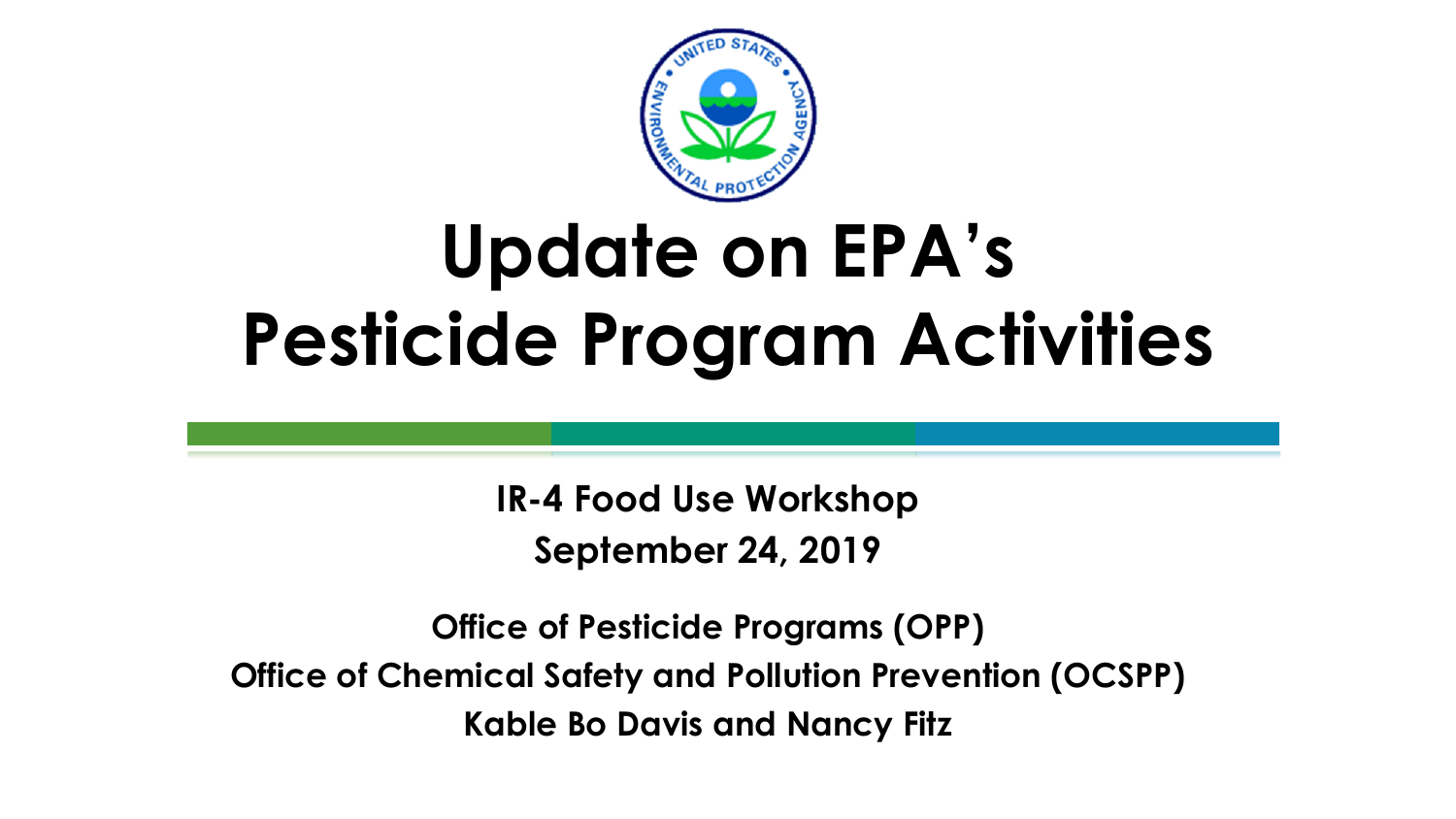

## **Discussion Topics**

- § Big News in 2019
- Registration Review Update
- § Updates on Specific Chemicals
- Antibiotics
- Registration Division Accomplishments
- Import Tolerance Pilot Project
- Crop Group Proposed Rule
- § Hemp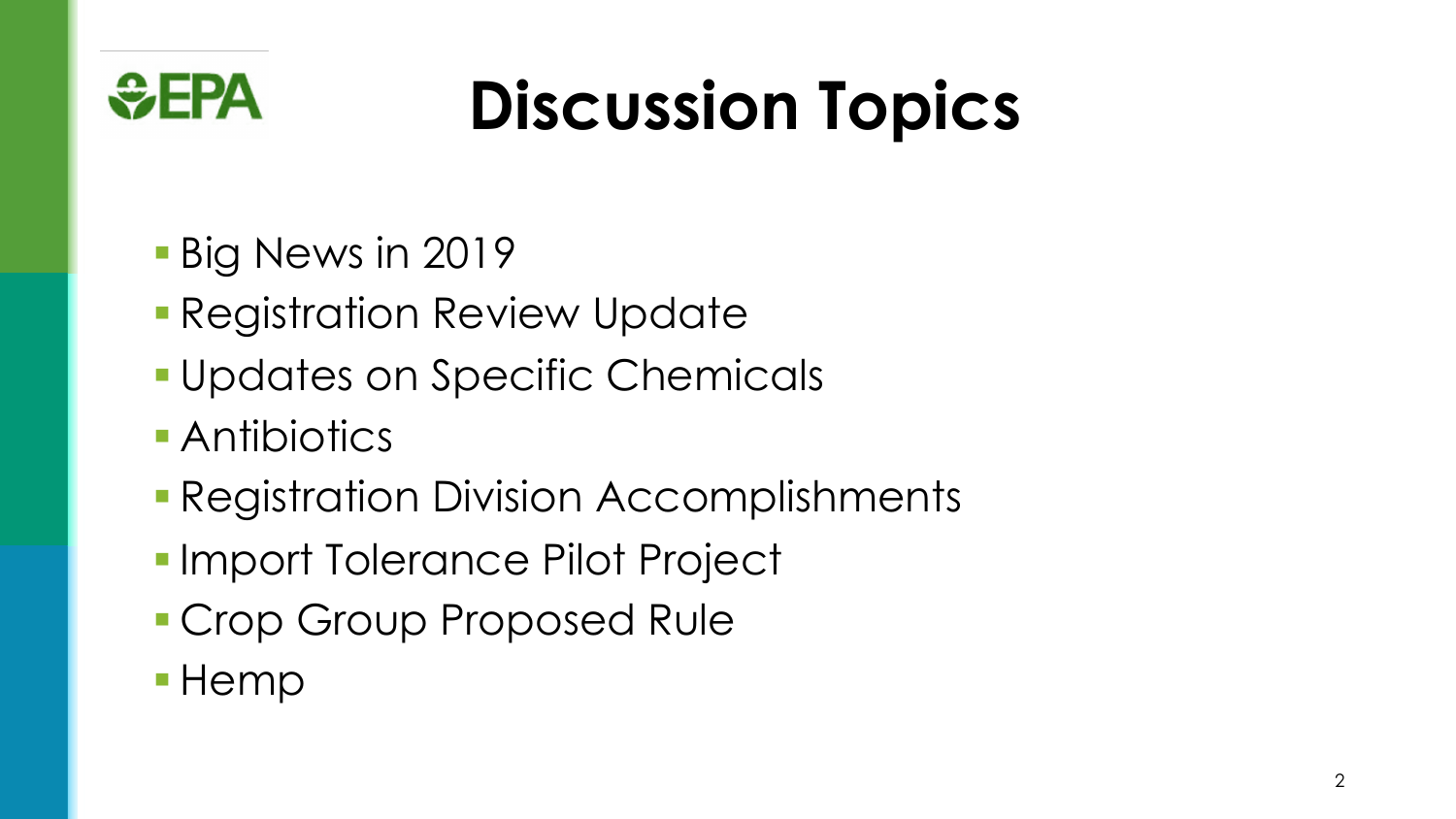### **& EPA Assistant Administrator (AA) for OCSPP**

§ Alexandra (Alex) Dapolito Dunn.

■ Confirmed January 2, 2019.

**• Previously served as the Regional** Administrator for EPA Region 1 in Boston, Massachusetts for one year.

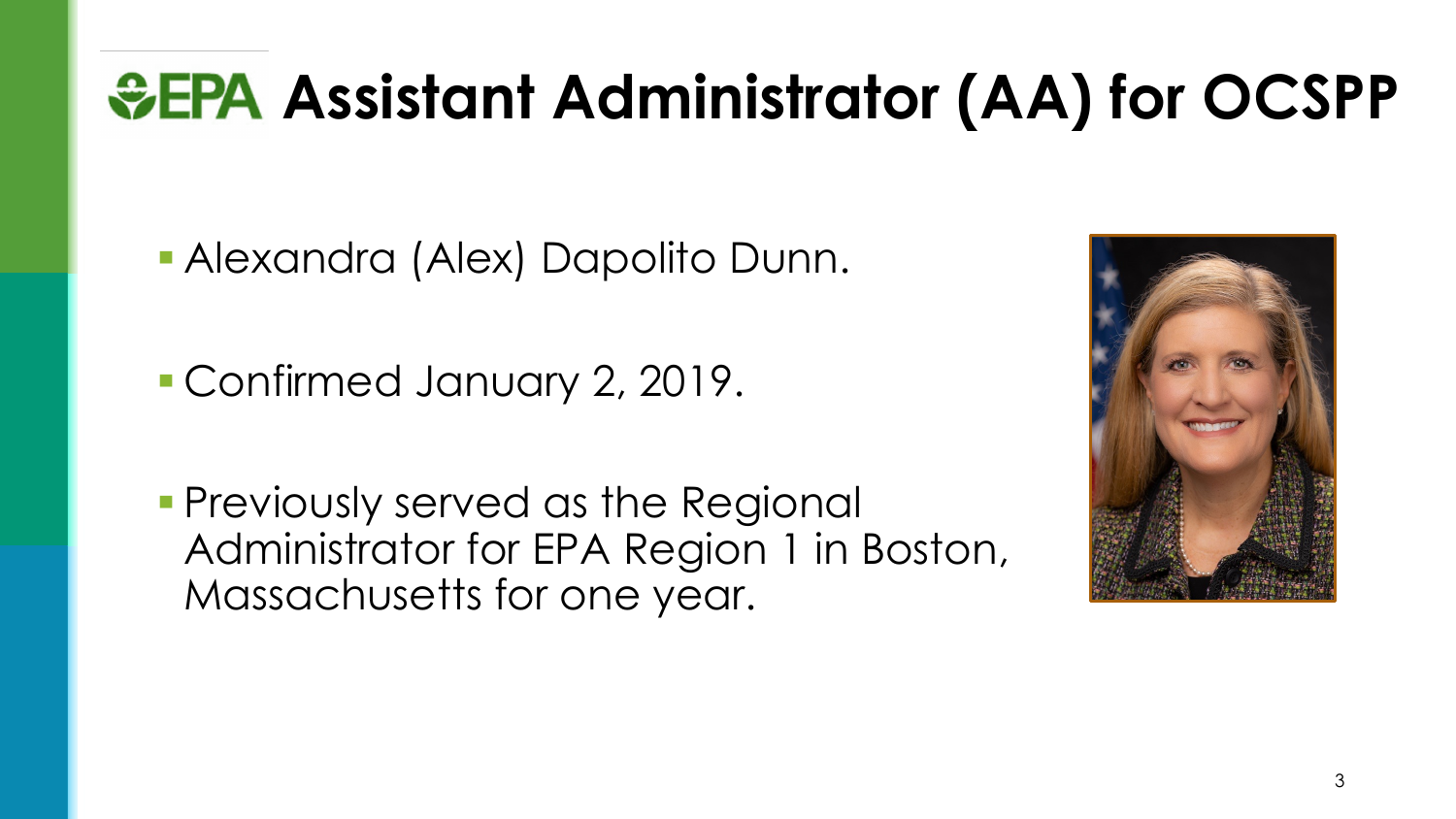

# **PRIA Update**

- On March 8, 2019, the Pesticide Registration Improvement Extension Act of 2018 (PRIA 4) was signed into law:
	- § Reauthorizes PRIA for five years (through FY 2023)
- § Category changes
	- Increases number of registration service fee categories from 189 to 212
	- M009: non-FIFRA regulated determinations (e.g., minimum risk, treated articles)
	- Enhances incentives for reduced-risk pesticide submissions by raising fees for the corresponding non-reduced risk categories (new conventional active ingredients and new uses) by 20%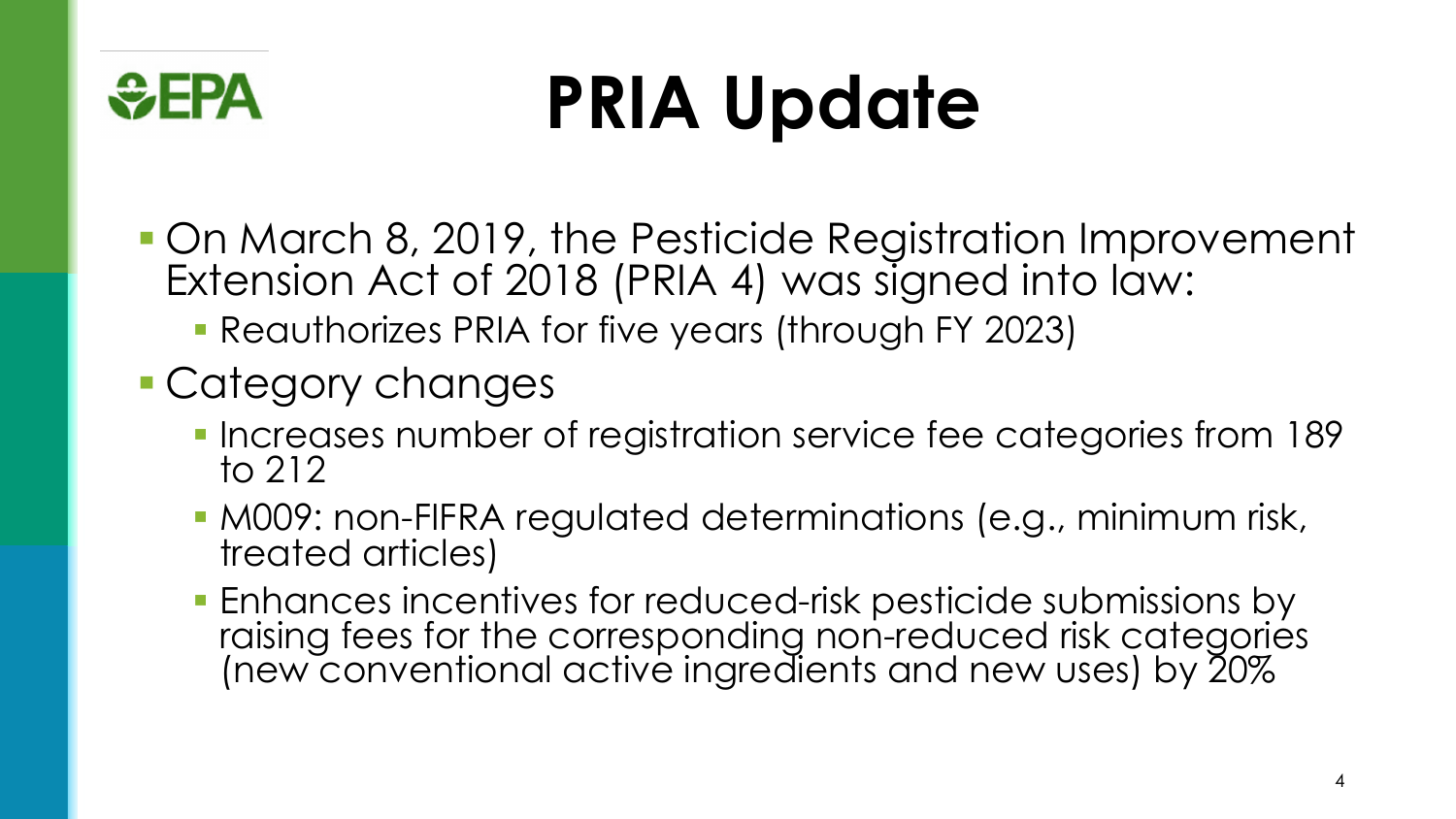#### **SEPA What is Registration**

5

- Statutory Mandate FIFRA Section 3(g) requires Enancy Mandate FIFRA Section 3(g) require<br>Each registered [pesticide every 15 years](https://www.epa.gov/pesticide-reevaluation/registration-review-process)
- Scope ~725 "cases" encompassing over 1 active ingredients (A.I.)
	- Conventional, antimicrobial, and biopes
- **Statutory Deadline EPA must complete review** by 10/1/2022

**Registration review Program: https://www.epa.gov/pesticide-reevaluation-Registration Review Schedule:** https://www.epa.gov/pesticide-reevaluation-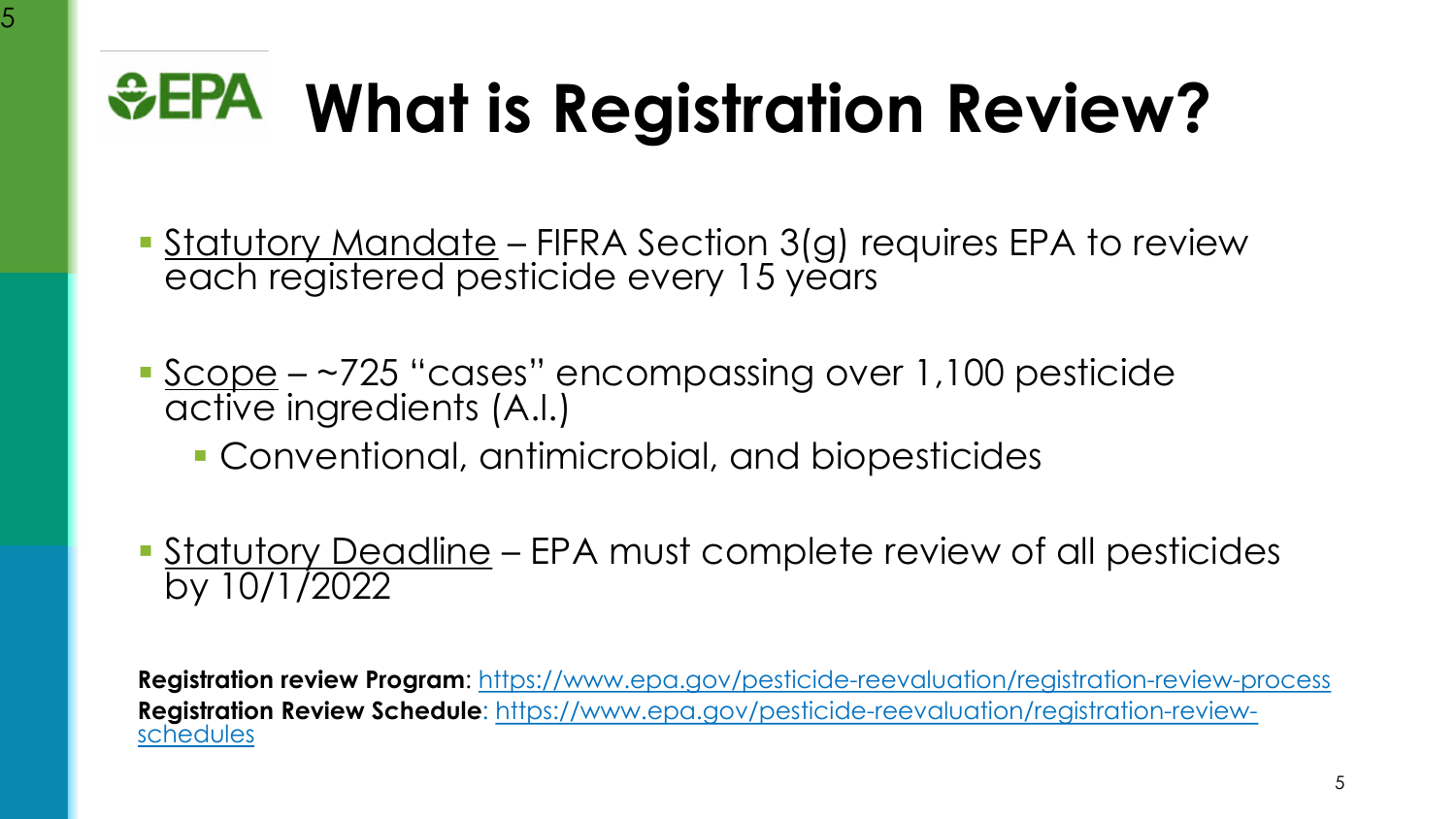#### **Registration Review Progress (FY19 Q3)**  $\bigoplus$ FPA

### § **Conventionals:**

- § 353 draft risk assessments completed (~23% remaining)
- 270 proposed interim decisions complete (~41% remaining)
- 235 final or interim decisions complete (~49% remaining)

### § **Antimicrobials:**

- 67 draft risk assessments completed (~51% remaining)
- 57 proposed interim decisions complete (~58% remaining)
- 53 final or interim decisions complete (~61% remaining)

### § **Biopesticides:**

- 90 draft risk assessments completed (~29% remaining)
- 90 proposed interim decisions complete (~29% remaining)
- 71 final or interim decisions complete (~42% remaining)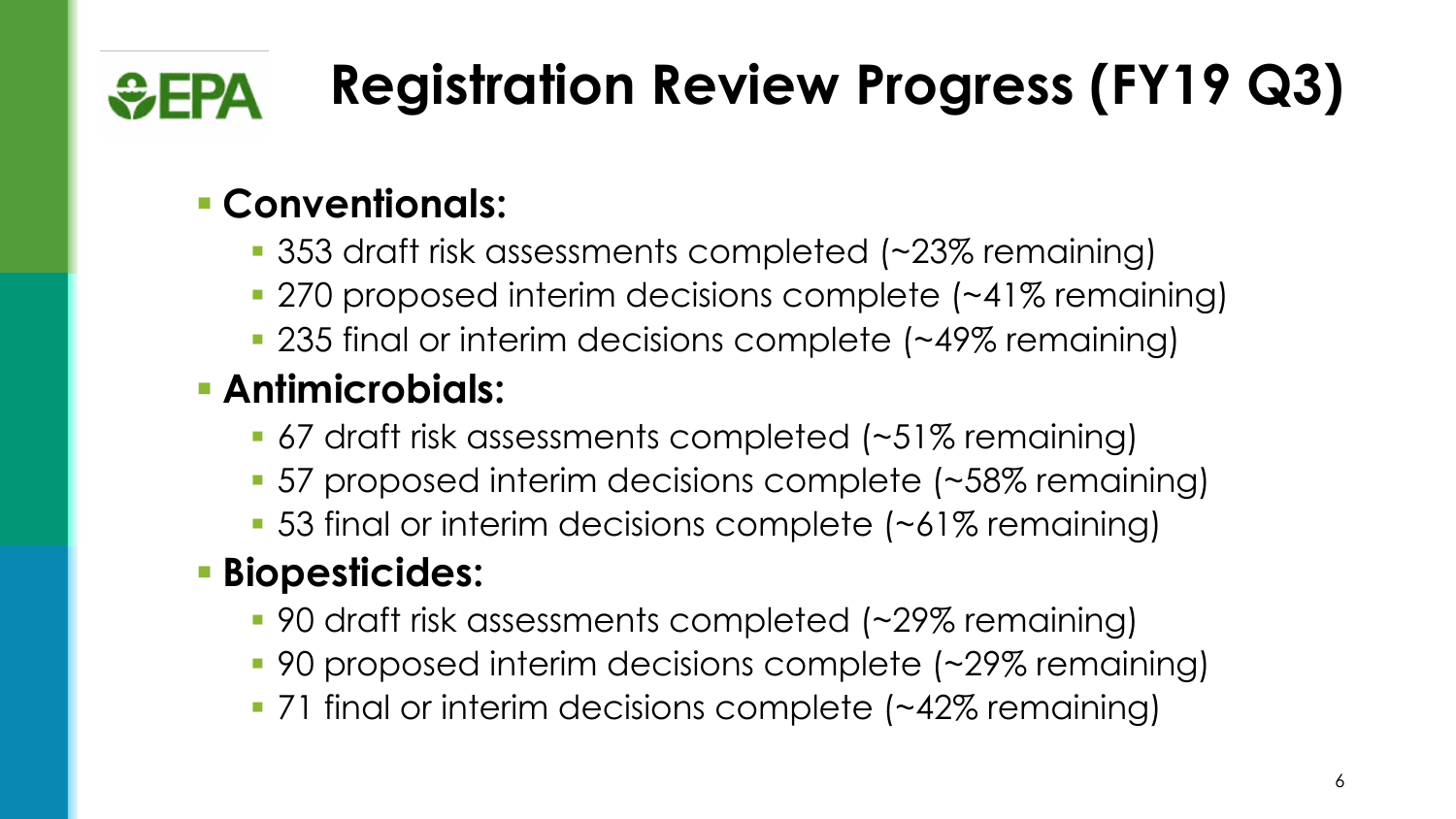

### **Glyphosate**

- § On May 6, 2019, EPA opened a 60-day public comment period on a **Glyphosate Proposed Interim Decision**. The comment period has been extended to September 3, 2019.
- The proposed interim decision proposes the following mitigation and label changes to target pesticide sprays on intended pests, protect pollinators, and reduce the problem of weeds becoming resistant to glyphosate:
	- § Spray drift management measures (e.g., release height, droplet size, and wind speed restrictions) to reduce off-site exposure to non-target wildlife.
	- Weed resistance management labeling (e.g., information on mode of action, scouting instructions, and reporting instructions for weed resistance).
	- Label consistency measures, including updating maximum application parameters, updating the environmental hazards statement for aquatic use, and clarification on rotational crop timing.
	- § Updated label language to raise awareness of potential effects to pollinator habitat and instructions on minimizing spray drift.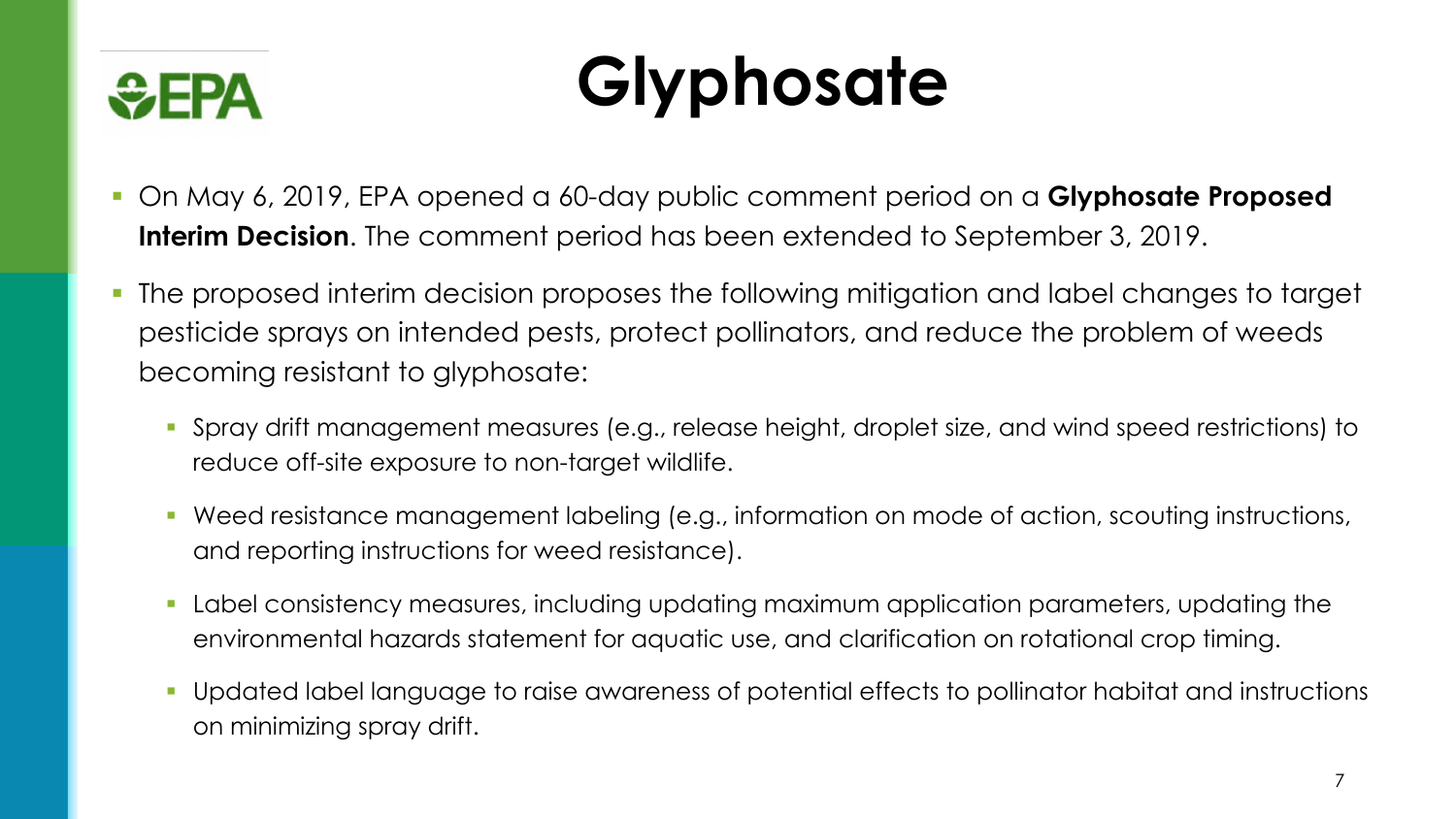

## **Glyphosate**

- EPA continues to find that there are no risks to public health when glyphosate is used in accordance with its current label and that glyphosate is not a carcinogen.
- EPA's scientific findings on human health risk are consistent with the conclusions of science reviews by many other countries and other federal agencies.
- After reviewing public comments on the PID, EPA intends to release an interim decision in late 2019.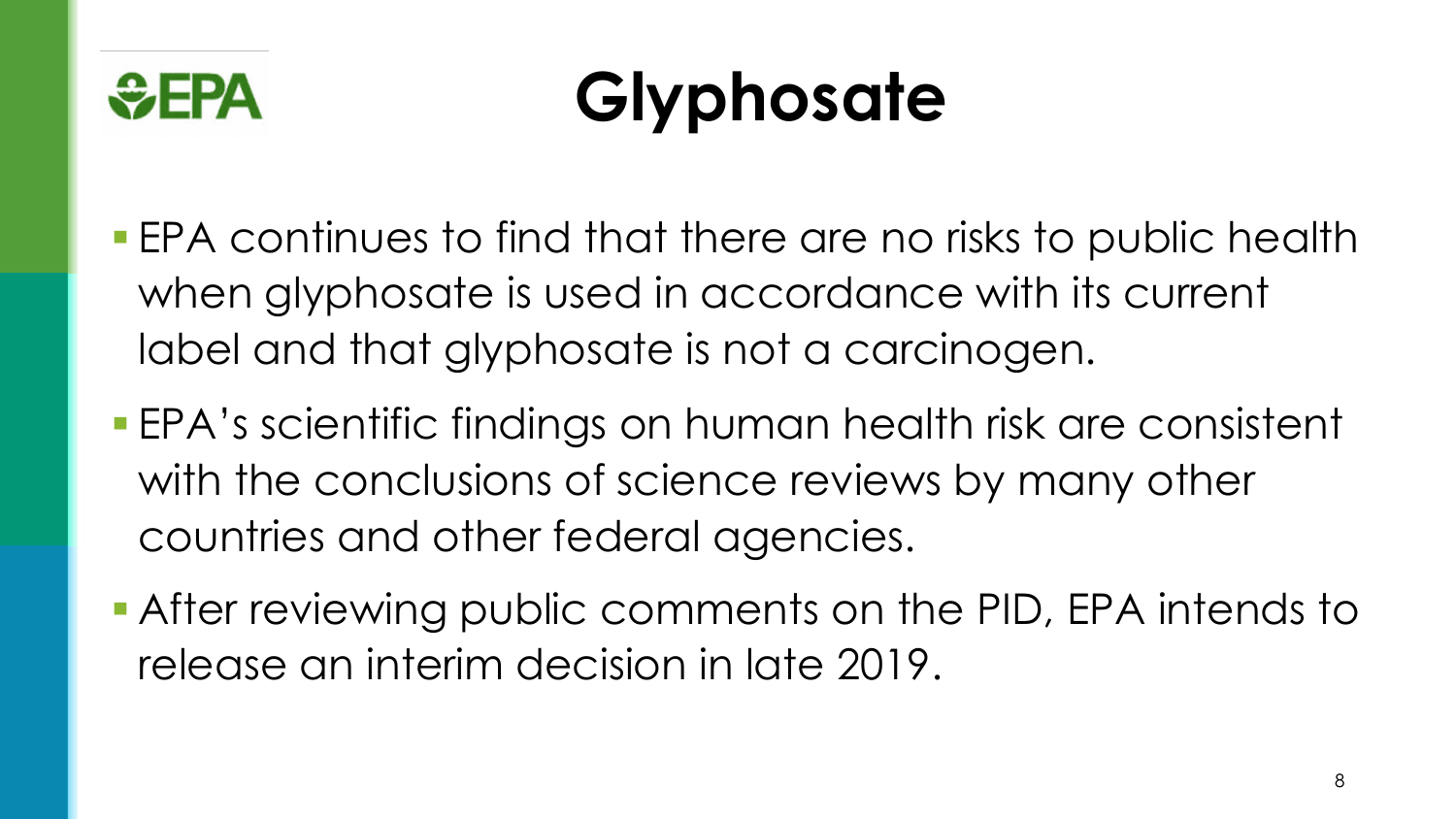

### **Pyrethroids**

§ **2016/2017:** EPA published draft risk assessments for public comment

- **2018:** Consider public comments submitted, revise risk assessments based on new data and comments
- **2019:** Plan to publish proposed interim decisions
- **2020:** Plan to publish interim decisions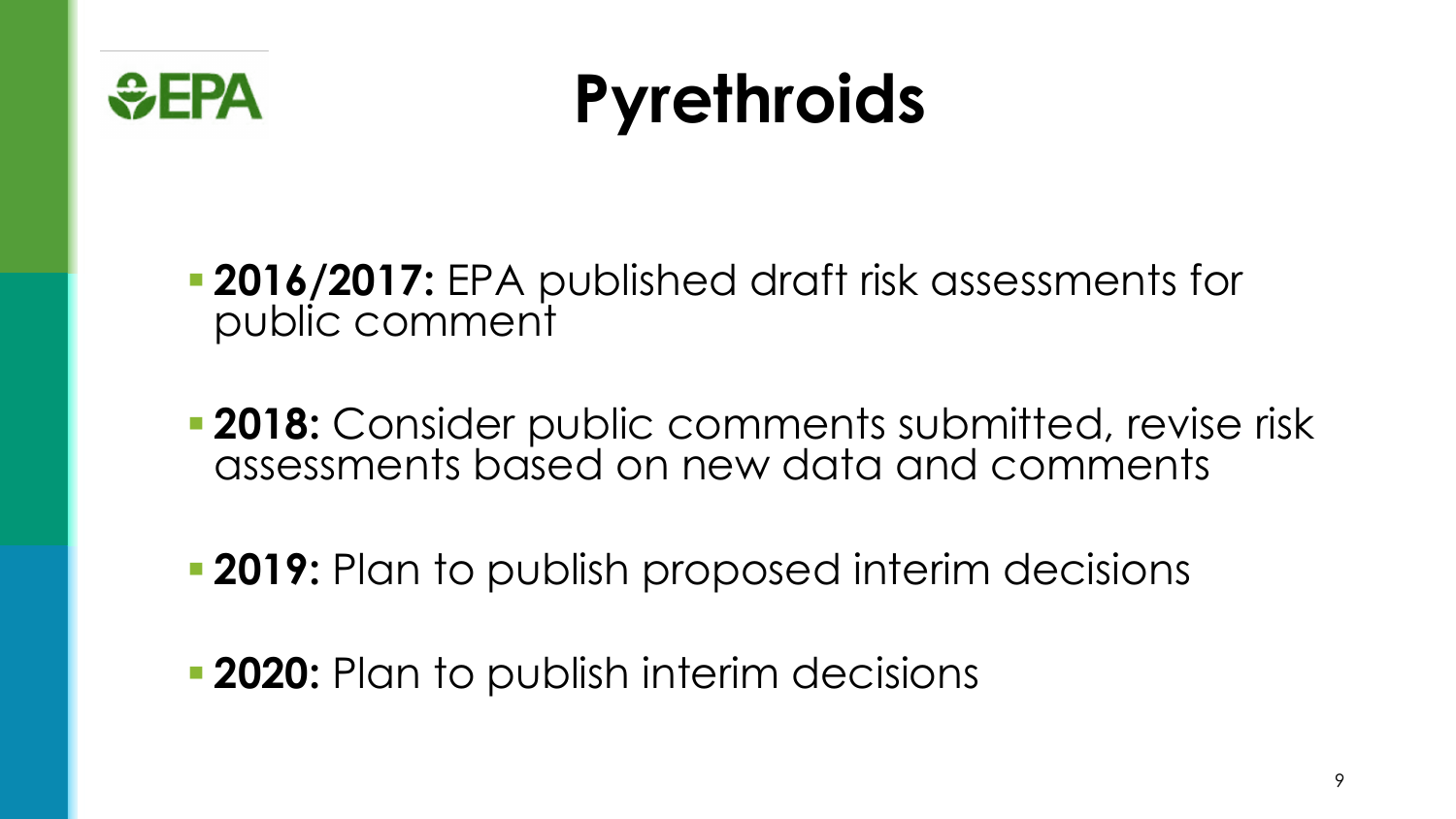#### $EPA$ **Neonicotinoid Update**

- § **2010-2011:** Imidacloprid, thiamethoxam, clothianidin, and dinotefuran
- § **2014:** Published a benefits assessment on the treatment of soybean seeds with neonicotinoids
- **2016-2017:** Published the preliminary pollinator assessments
- § **2017:** Published draft human health risk assessment
- § **2017:** Published additional benefits assessments on cotton and citrus, along with a revised seed treatment assessment
- 2017-2018: Received new pollinator toxicity and exposure data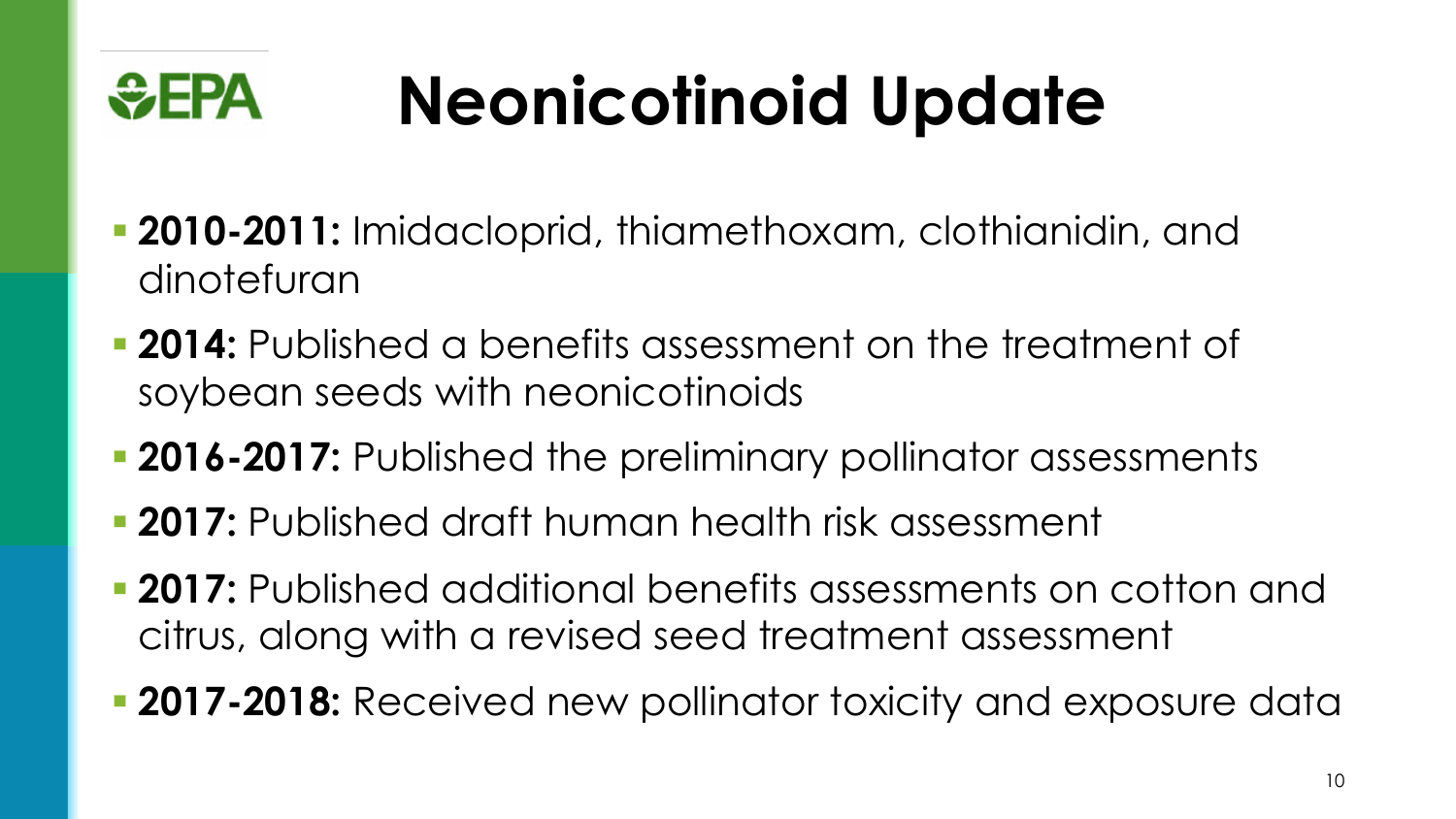

## **Neonicotinoid Update**

- EPA's preliminary pollinator assessments noted the potential for onfield risk from some uses. However, risk was considered to be low for other uses such as seed treatments.
- EPA's draft ecological risk assessments noted potential risk to aquatic invertebrates from drift and run-off, as well as to birds and mammals from potential exposure to treated seed.
- In 2019, EPA anticipates publishing the Proposed Interim Decisions for imidacloprid, thiamethoxam, clothianidin, and dinotefuran.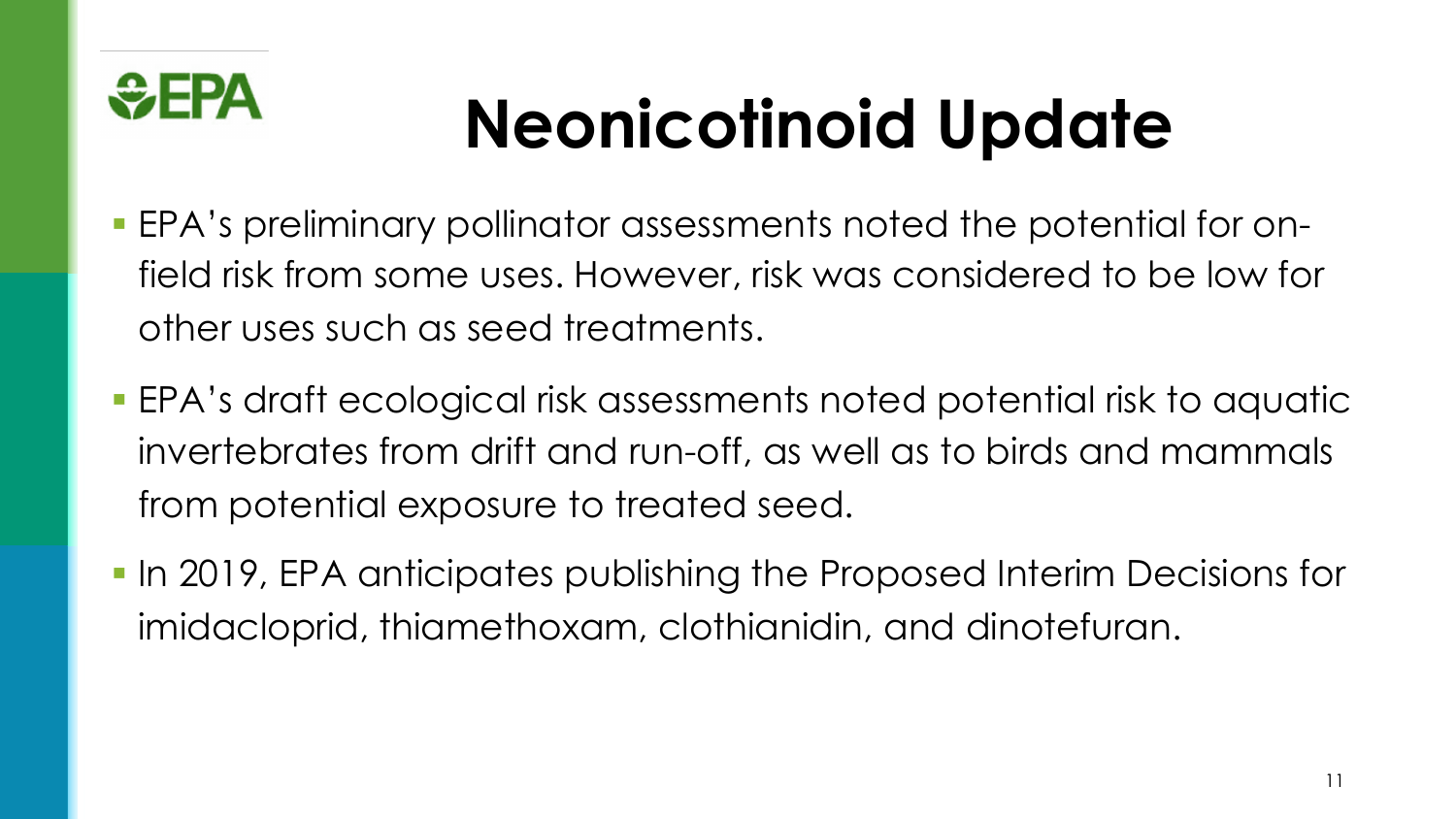

### **Sulfoxaflor**

- § Originally registered in 2013; registration was vacated by the Ninth Circuit Court of Appeals after the court decided that the registration did not have enough data on the effects on bees.
- 2016: EPA approved registrations for some uses (e.g., crops that don't attract bees)
- § Registrant submitted additional data on the potential for long- term effects on bees
- EPA conducted a new comprehensive risk assessment
- **July 2019: EPA announced decision to restore the remainder of** previously approved uses, add new uses and remove some application restrictions from the 2016 registration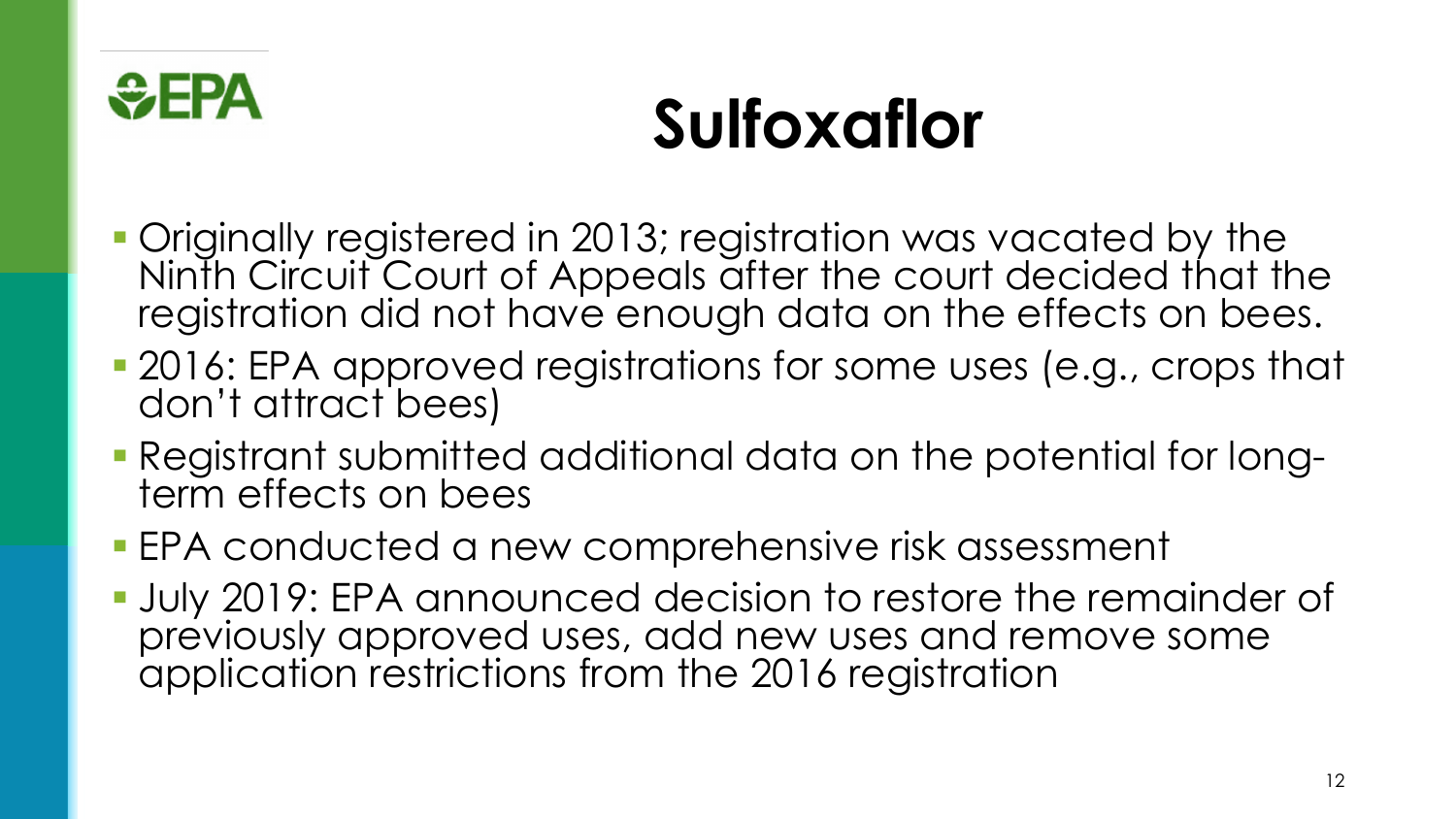### **SEPA Dicamba Over-the-Top Uses**

- § On October 31, 2018, EPA extended the registration of weeds in fields for cotton and soybean plants genetically engineered to resist dicamba.
- § The registration includes label updates that add protective measures to further minimize the potential for offsite damage.
- This action was informed by input from an extensive collaboration between EPA, state regulators, farmers, academic researchers, pesticide manufacturers, and other stakeholders.
- § The registration will automatically expire on December 20, 2020, unless EPA further extends it.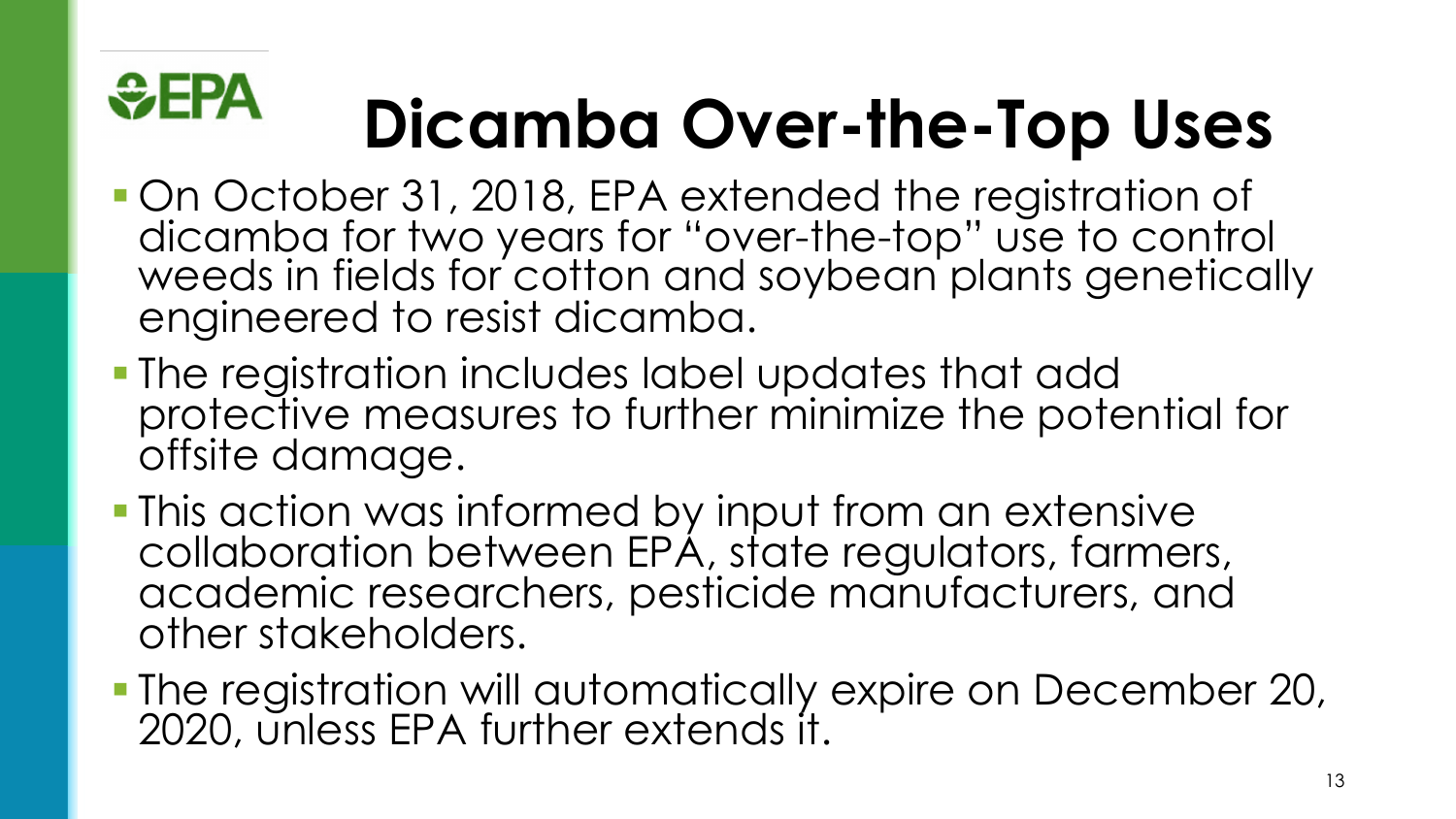

### **Antibiotics as Pesticides**

- Antibiotics used on crops for purposes of pest control are pesticides under FIFRA (Federal Insecticide, Fungicide, and Rodenticide Act)
- FIFRA requires EPA to determine that any registered pesticide is not expected to cause unreasonable adverse effects on human health or the environment
- For antibiotic pesticides, antibiotic resistance is part of this determination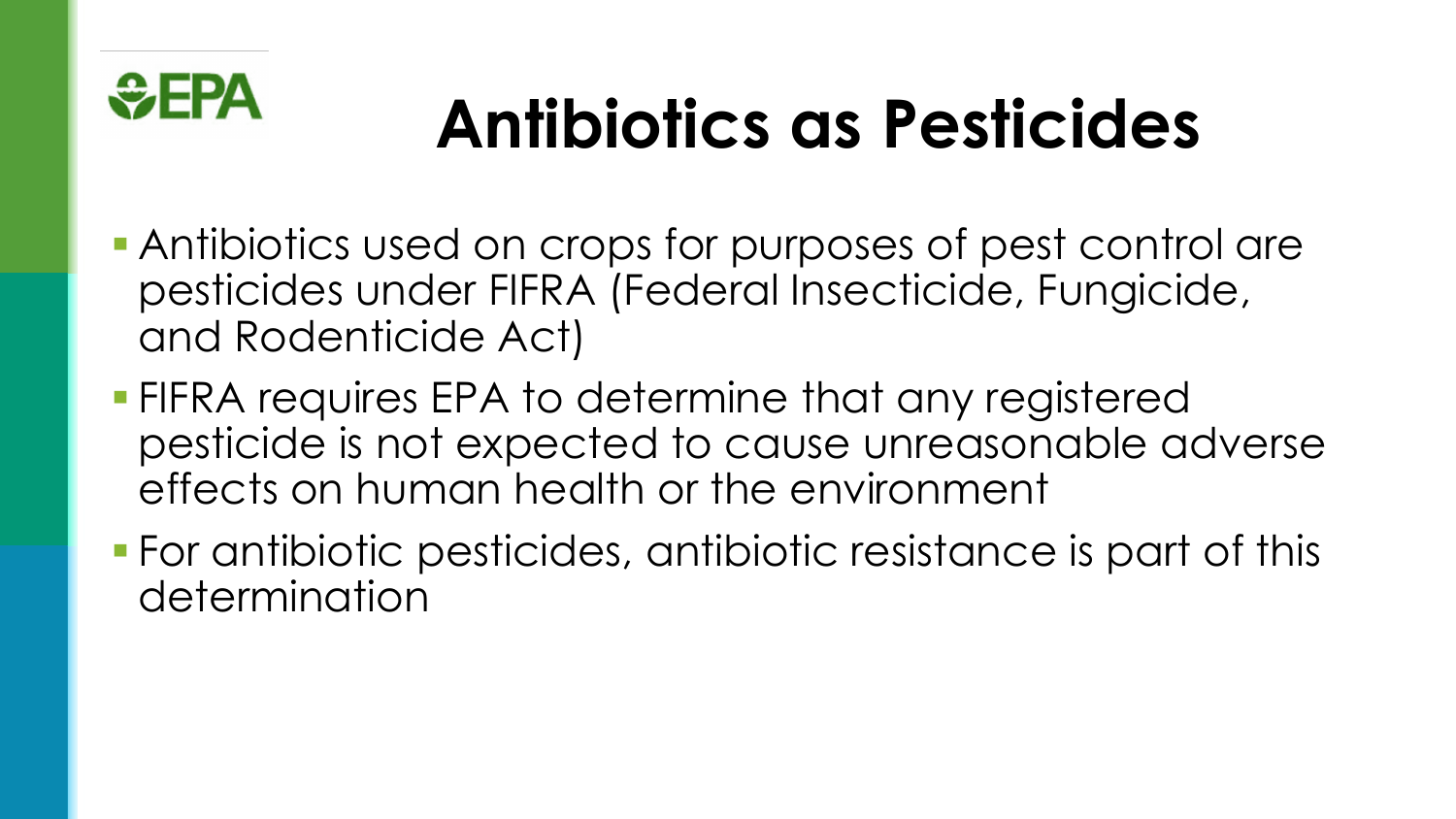

## **Assessing for Resistance**

- Goal: to reduce the potential for resistance, while allowing availability of antibiotics to protect plant and crop health
- Risk-reduction techniques can be used to mitigate risks
	- More targeted application technique => lower risk
	- Resistance mitigation on a case-by-case basis, depending on crop and antibiotic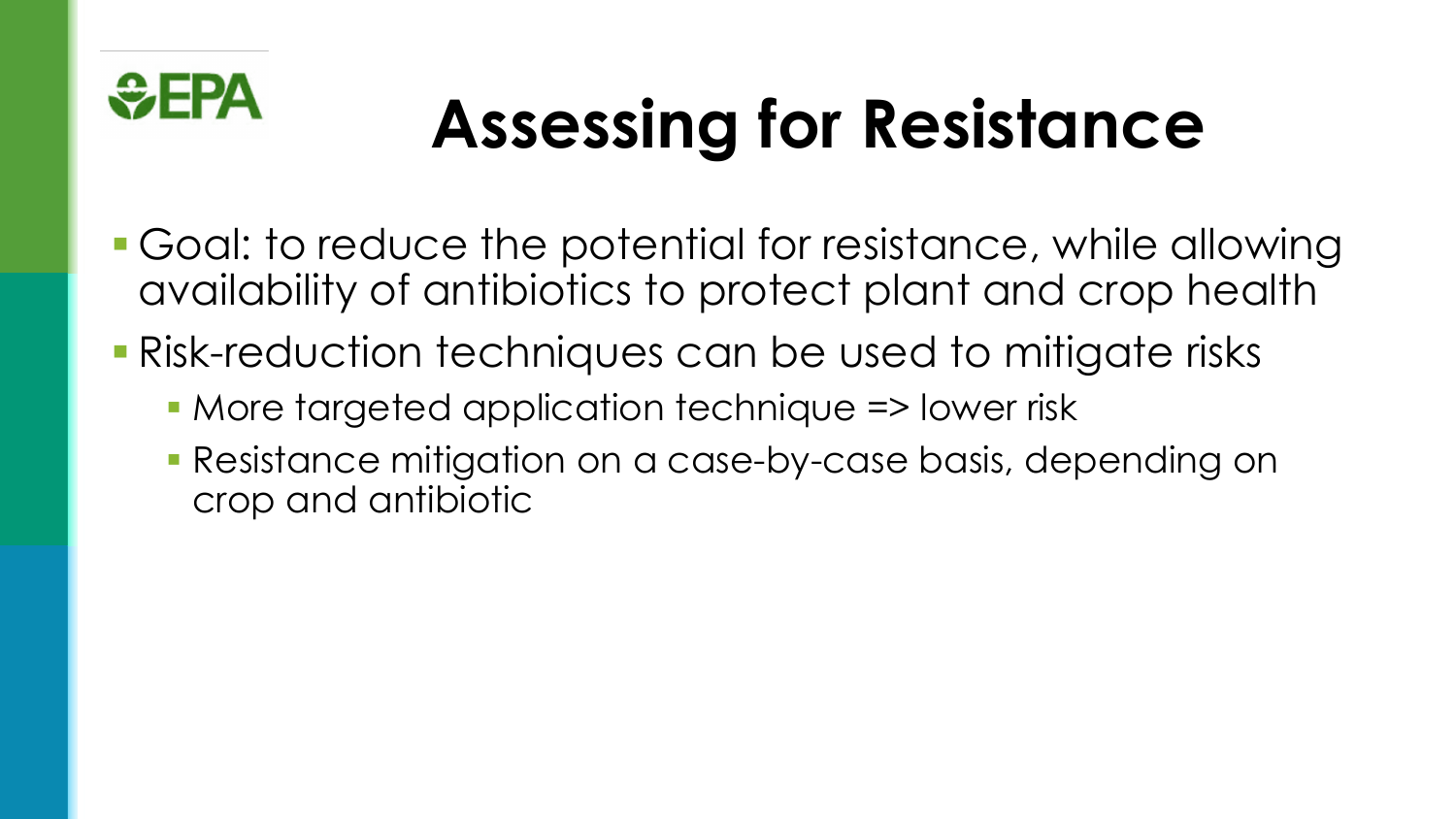### $EFA$ **Assessing the Risk: A Collaboration**

- EPA has conducted federal partner consultations before taking regulatory action on a pesticide used to control a pest of public health importance
	- Initially, used for vector control pesticides
	- § First consultations for antibiotics in 2005
- To further protect public health, EPA consults with interested federal partners on antibiotics
	- § For antibiotics, includes CDC, FDA, and USDA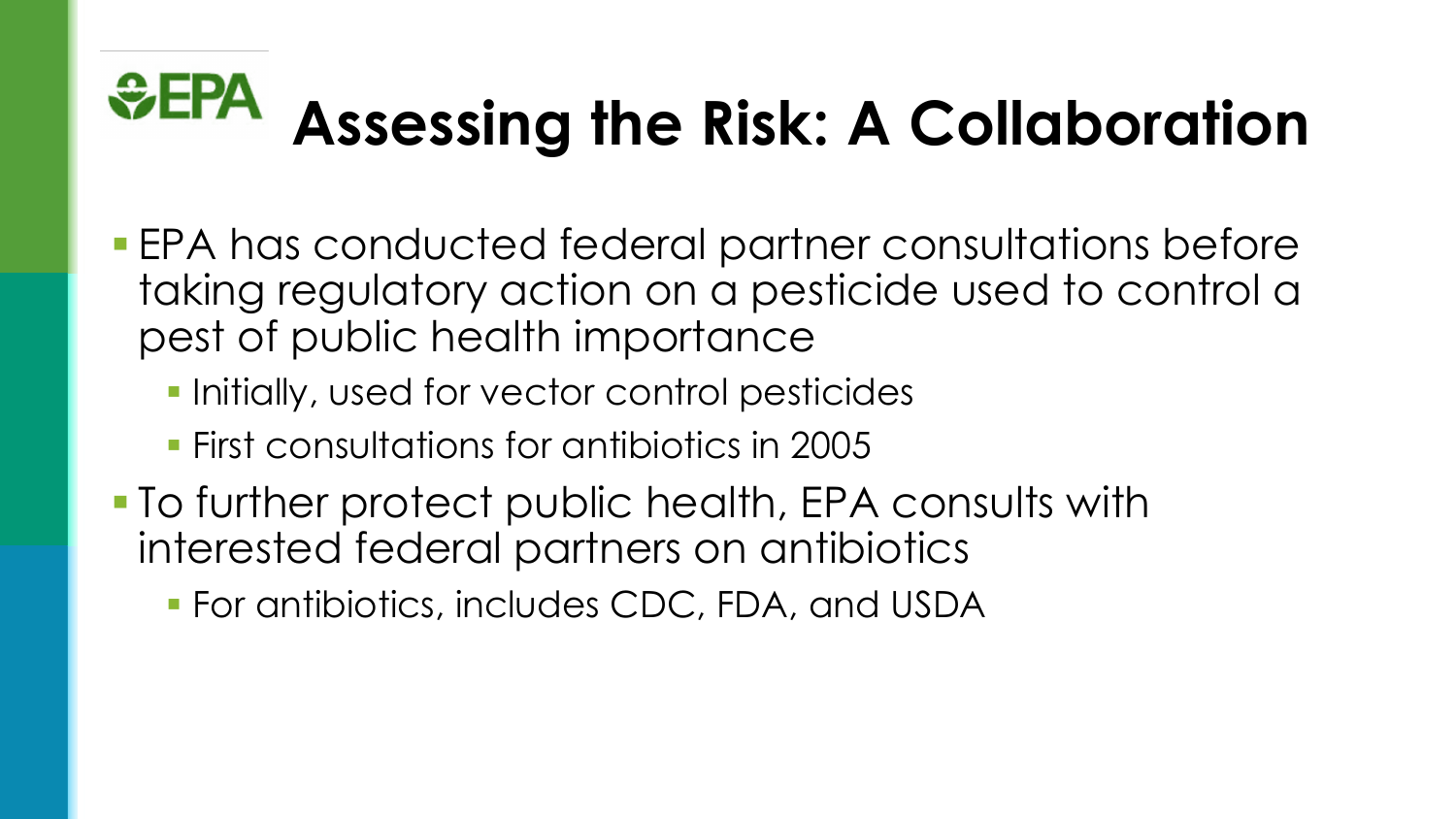

# **Registration Division FY2019**

- Registered:
	- 5 new active ingredients
	- 156 new uses for existing chemicals
	- 456 new products (or label amendments)
- Completed:
	- 601 fast track label amendments
	- 1,252 notifications of label changes
	- **177 minor formulation amendments**
- § Issued:
	- 108 emergency use exemptions (Section 18s)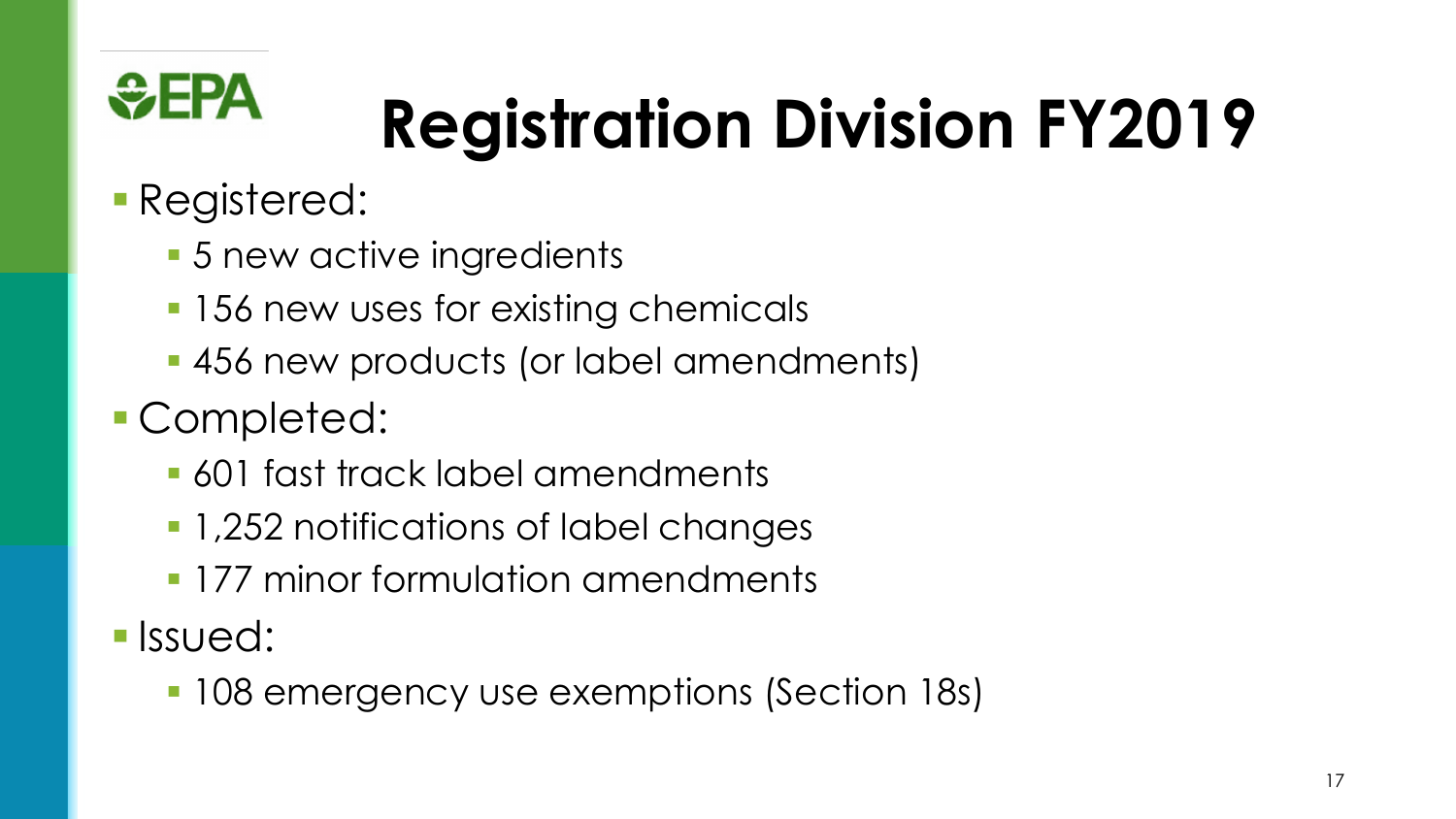### $EFA$ **Minor Use Completions**

- §EPA completed work on 26 IR-4 petitions in FY 2019, registering 130 minor uses requested by IR-4
	- Includes new tolerances and crop group expansions
- EPA completed over 100 crop group conversions requested by IR-4 in 2019
- **•Includes 6 workshare projects and 3 joint reviews** with Canada and one workshare with California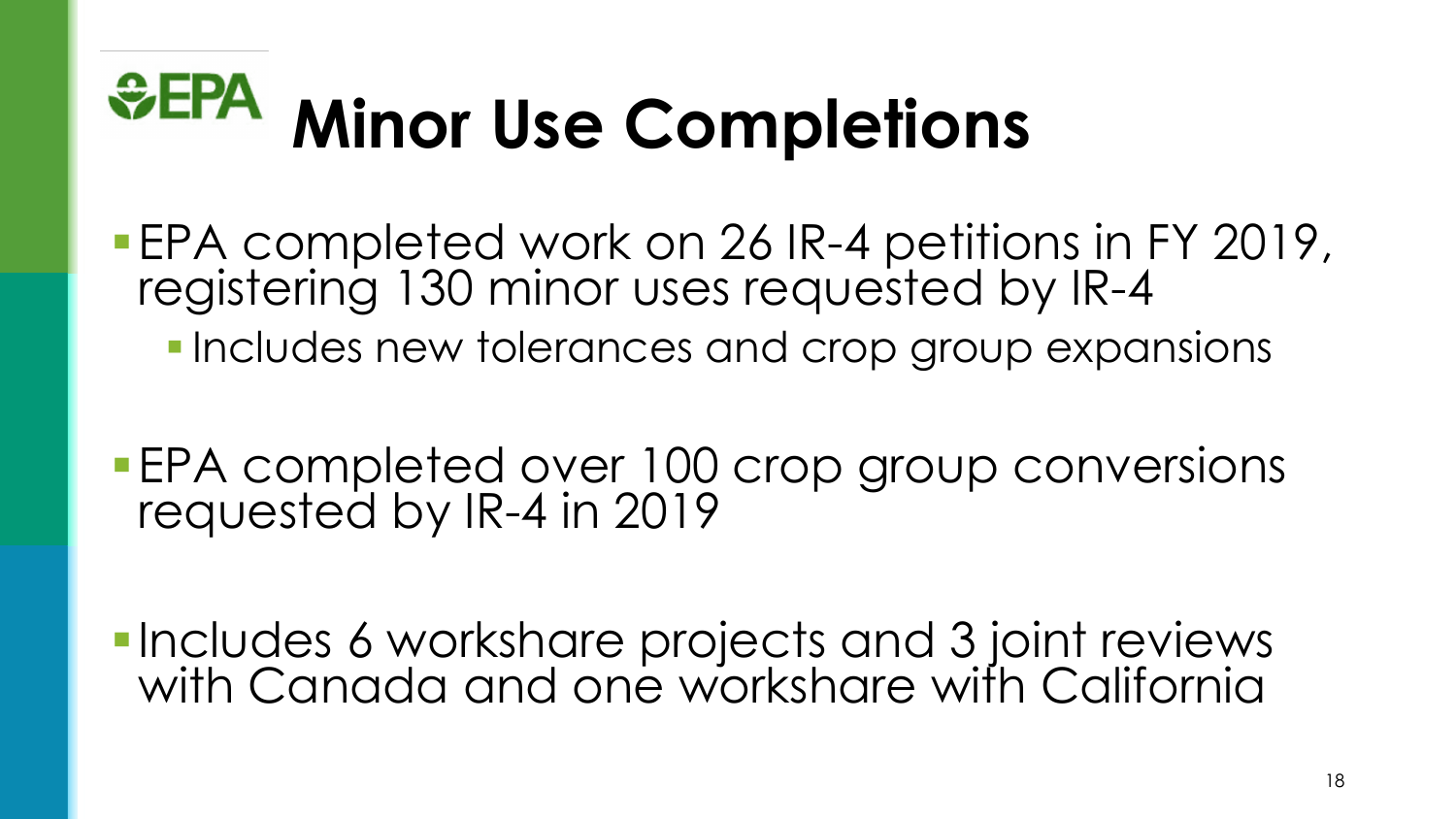

### **Section 18 Emergency Exemptions**

- § Section 18 of FIFRA allows EPA to **exempt State and Federal agencies from any provision of FIFRA** if emergency conditions warrant.
- § **Unregistered pesticide uses are temporarily allowed** when urgent and non-routine pest management situations result in emergency conditions.
- § **EPA confirms the emergency condition exists** and that the required safety findings can be made for the use.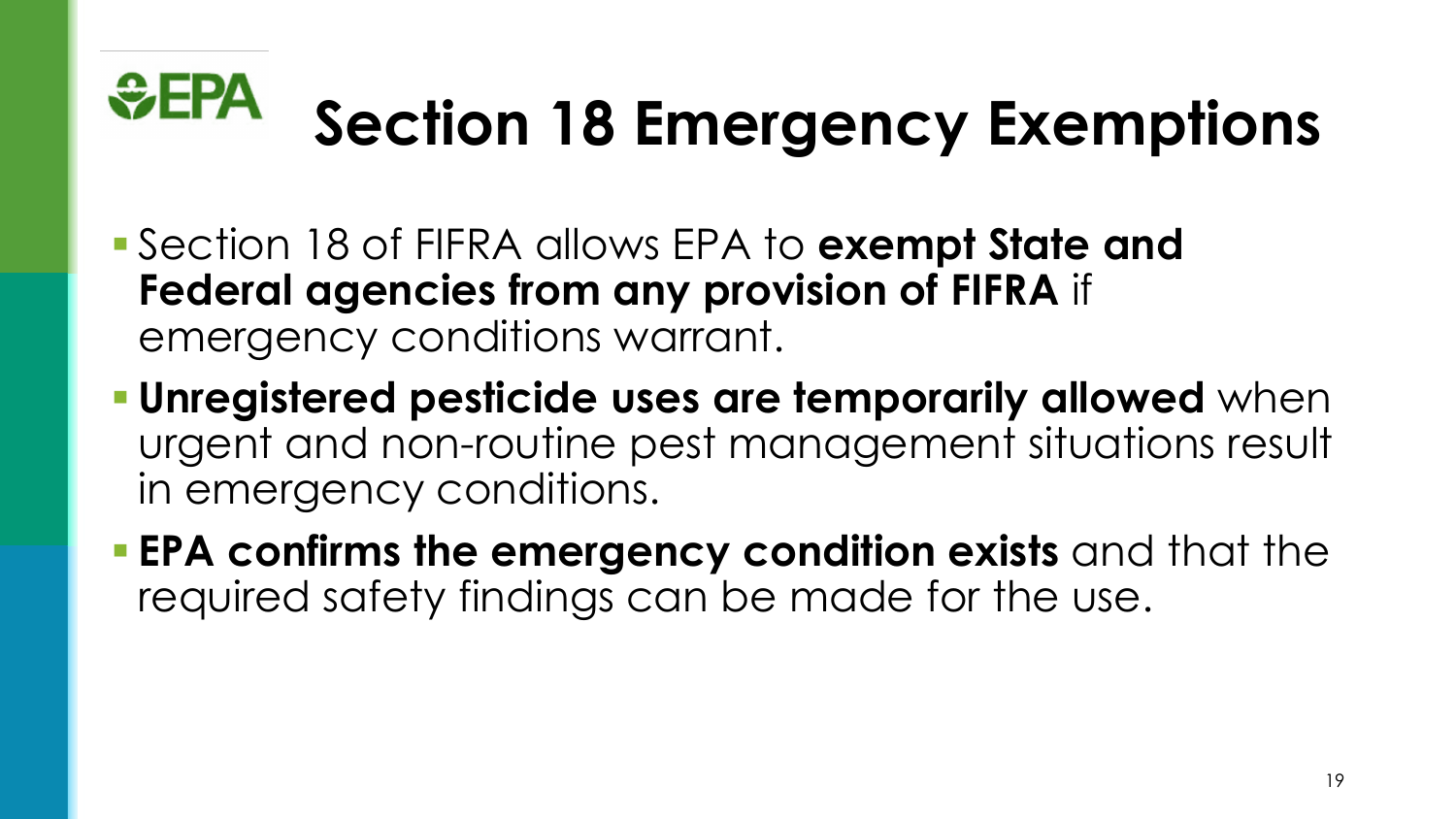#### $EPA$ **Four Types of Emergency Exemptions**



4. Crisis Exemption - any situation with very limited time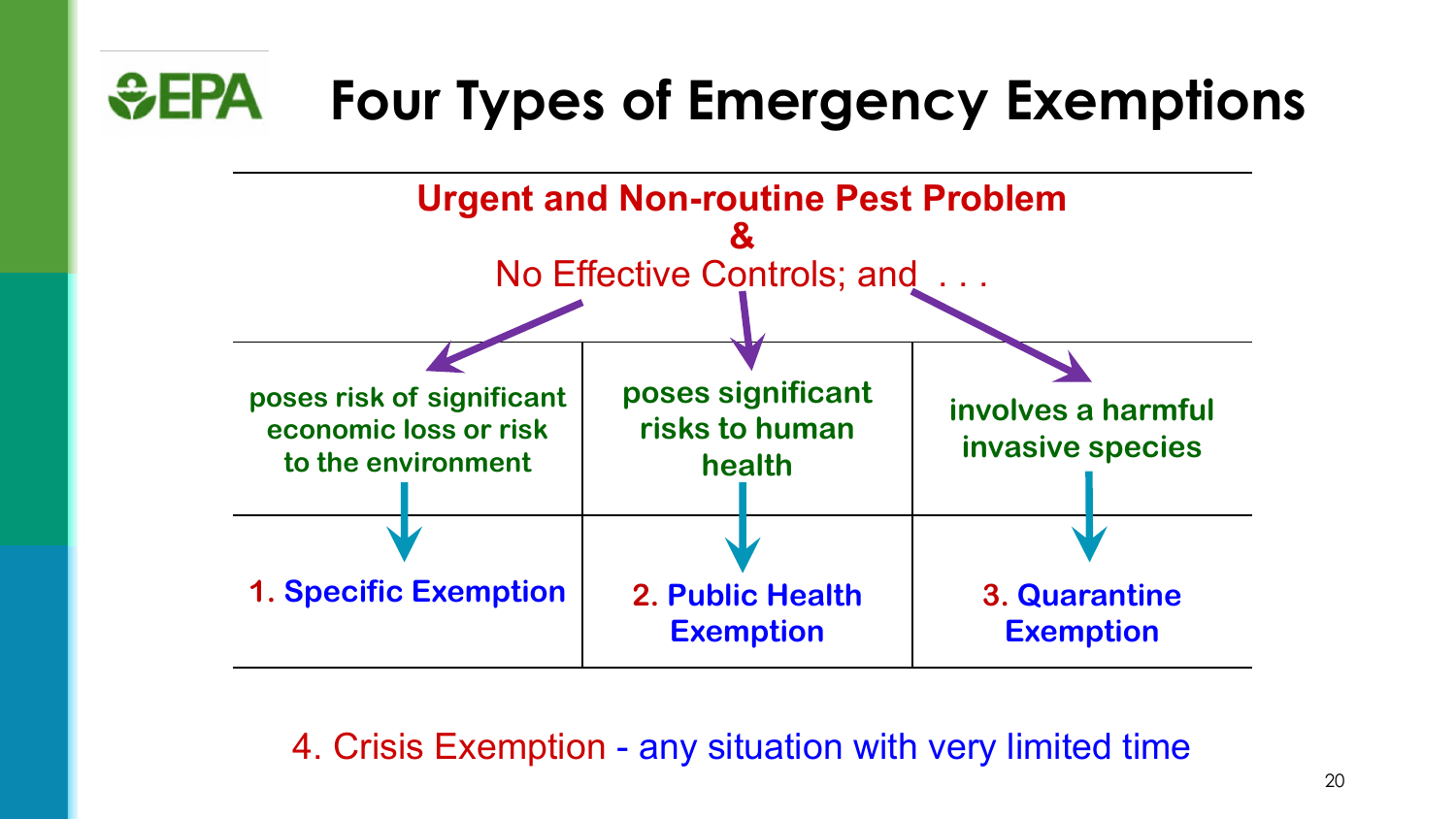

## **2019 Section 18s**

- A total of 108 Section 18s were issued in FY 2019
- About half were for uses on minor or specialty crops, including
	- Citrus Asian citrus psyllid/citrus greening (several chemicals)
	- Pyridate on mint redroot pigweed
	- Brown marmorated stink bug:
		- **Bifenthrin on apple, nectarine & peach**
		- **Dinotefuran on pome fruit, stone fruit and kiwifruit**
		- **Fenpropathrin on kiwifruit**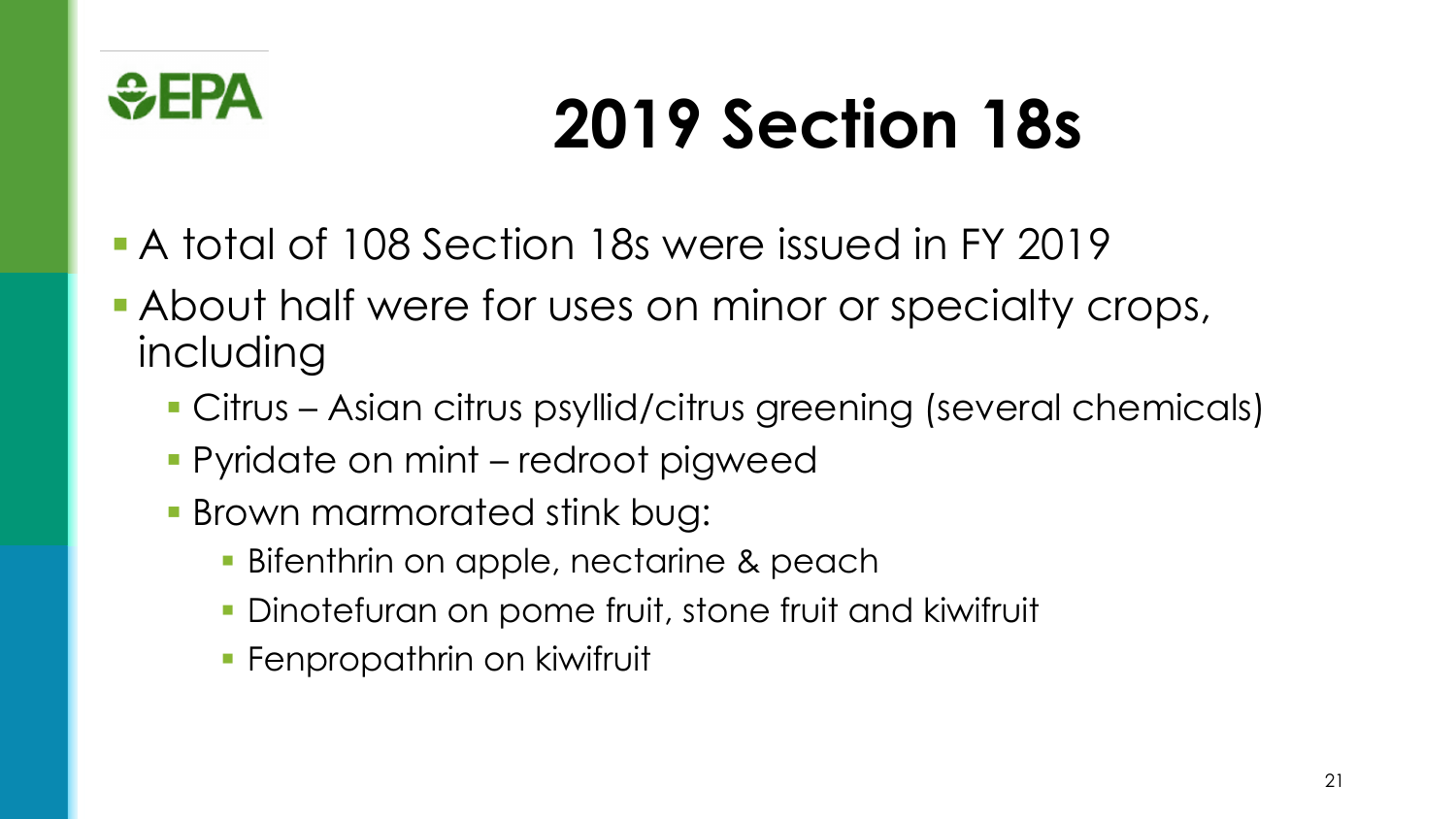### $EPA$ **Crop Group Updates**

■ Crop Grouping Phase V proposed rule was published August 27, 2019 with a 60-day comment period

| Current Crop Group: §180.41(c)(28)                                                                                                                       | <b>Proposed Crop Group</b>                                                                                                                         |
|----------------------------------------------------------------------------------------------------------------------------------------------------------|----------------------------------------------------------------------------------------------------------------------------------------------------|
| <b>Crop Group 19: Herbs and Spices Group</b><br>• 68 commodities<br>• Rep crops: basil (fresh & dried); black<br>pepper; chive; celery seed or dill seed | No equivalent                                                                                                                                      |
| <b>Herb Subgroup 19A</b><br>• 36 commodities<br>• Rep crops: basil (fresh & dried); chive                                                                | Crop Group 25: Herb Group<br>• 316 commodities<br>• Rep crops: basil, dried leaves; basil, fresh<br>leaves; mint, dried leaves; mint, fresh leaves |
| <b>Spice Subgroup 19B</b><br>• 32 commodities<br>• Rep crops: black pepper; celery seed or • Rep crops: Dill seed or celery seed<br>dill seed            | <b>Crop Group 26: Spice Group</b><br>167 commodities                                                                                               |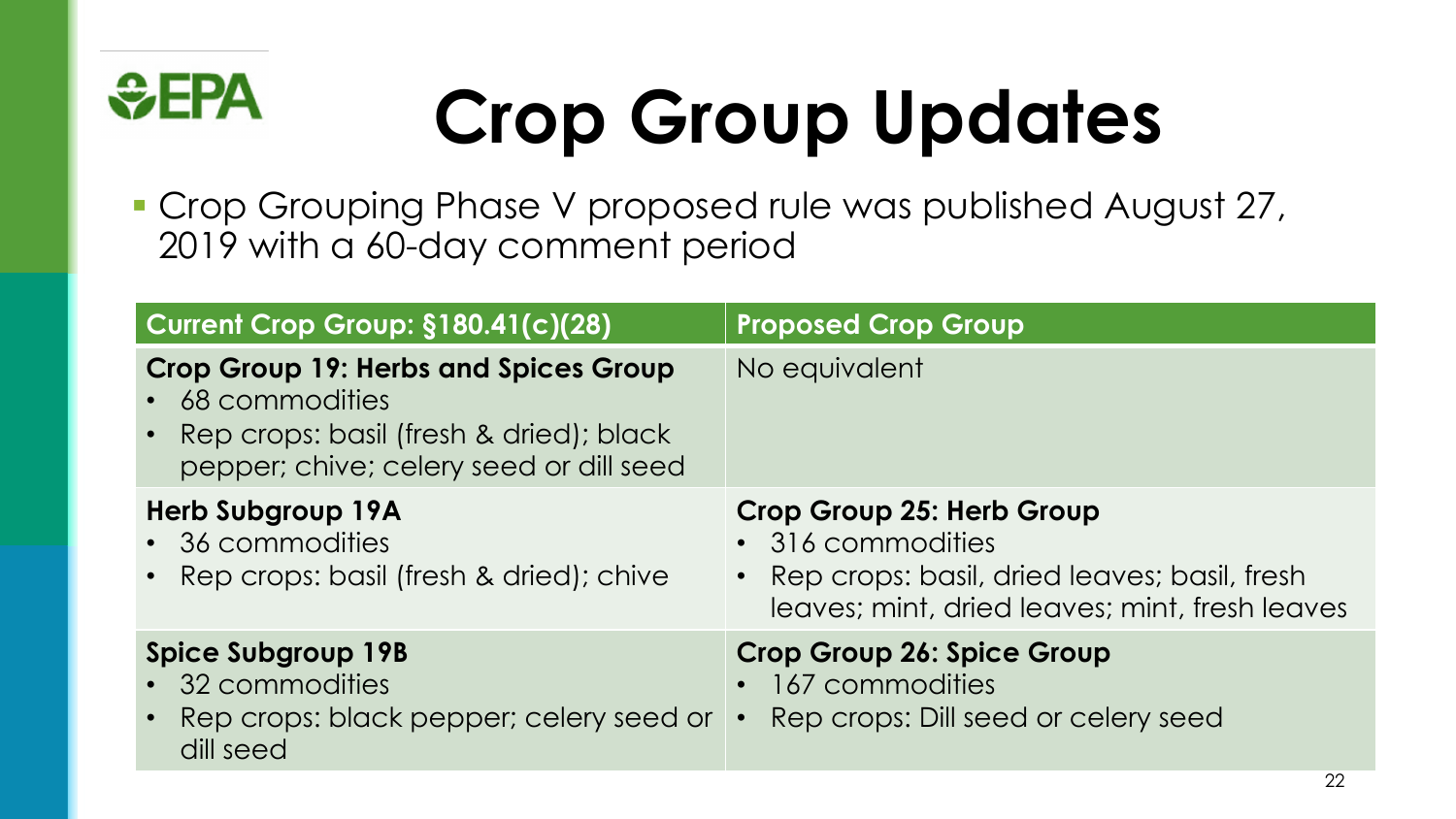

# **Import Tolerance Pilot Project**

- Rely on data reviews from JMPR, EFSA or National Authority rather than a *de novo* U.S. review
	- In-depth review of report from competent authority
	- Tolerance = MRL from Codex, EU, or exporting country (No "extra" run through the OECD MRL calculator)
	- § Compound generally must have food-use registration in the U.S.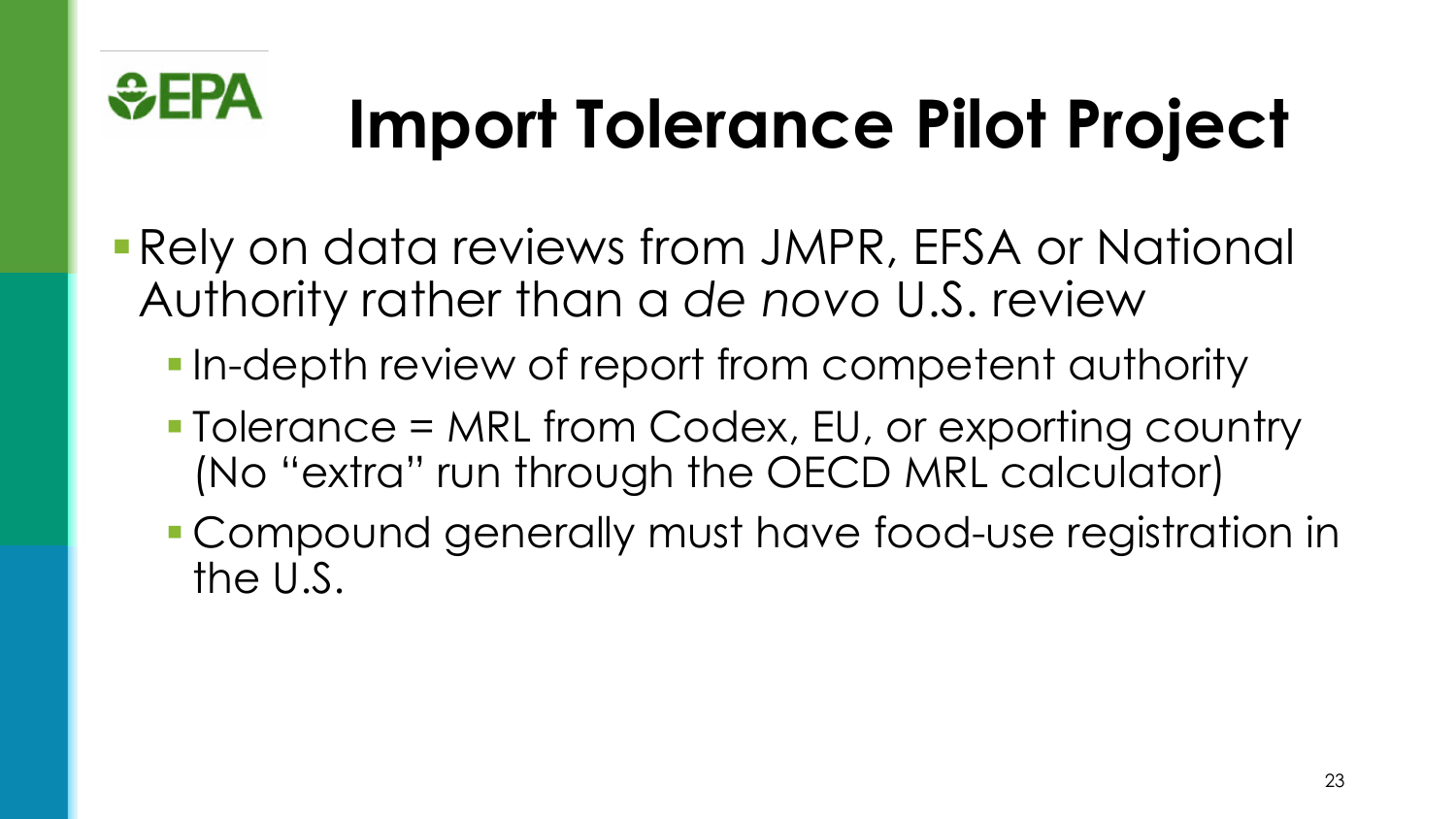

### **Hemp Definition**

■ Hemp is the plant Cannabis sativa L. and any part of that plant, including the seeds thereof and all derivatives, extracts, cannabinoids, isomers, acids, salts, and salts of isomers, whether growing or not, with a delta-9 tetrahydrocannabinol (THC) concentration of not more than 0.3 percent on a dry weight basis.

■ Marijuana has THC > 0.3 and remains federally illegal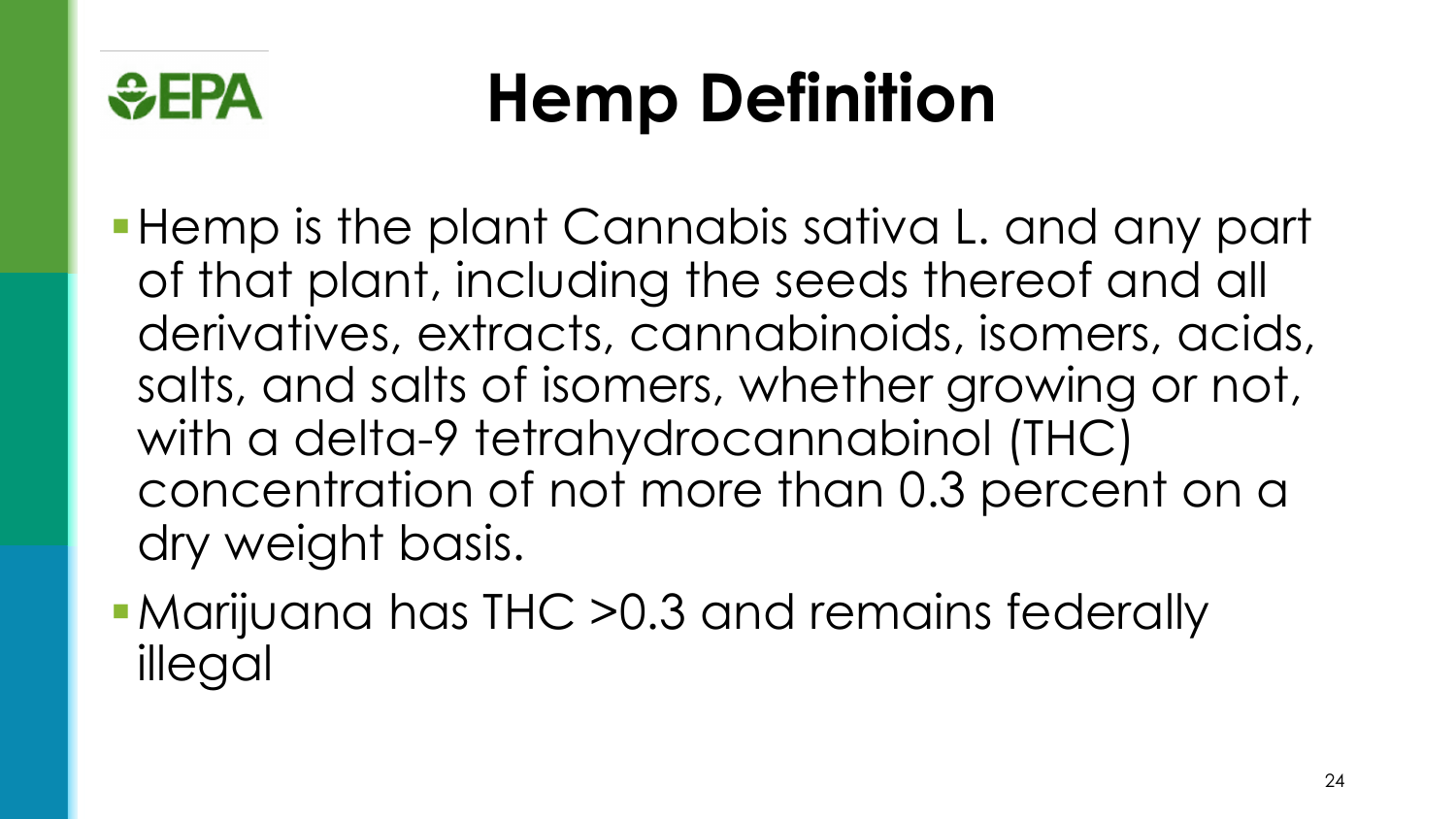#### **Uses for Industrial Hemp**

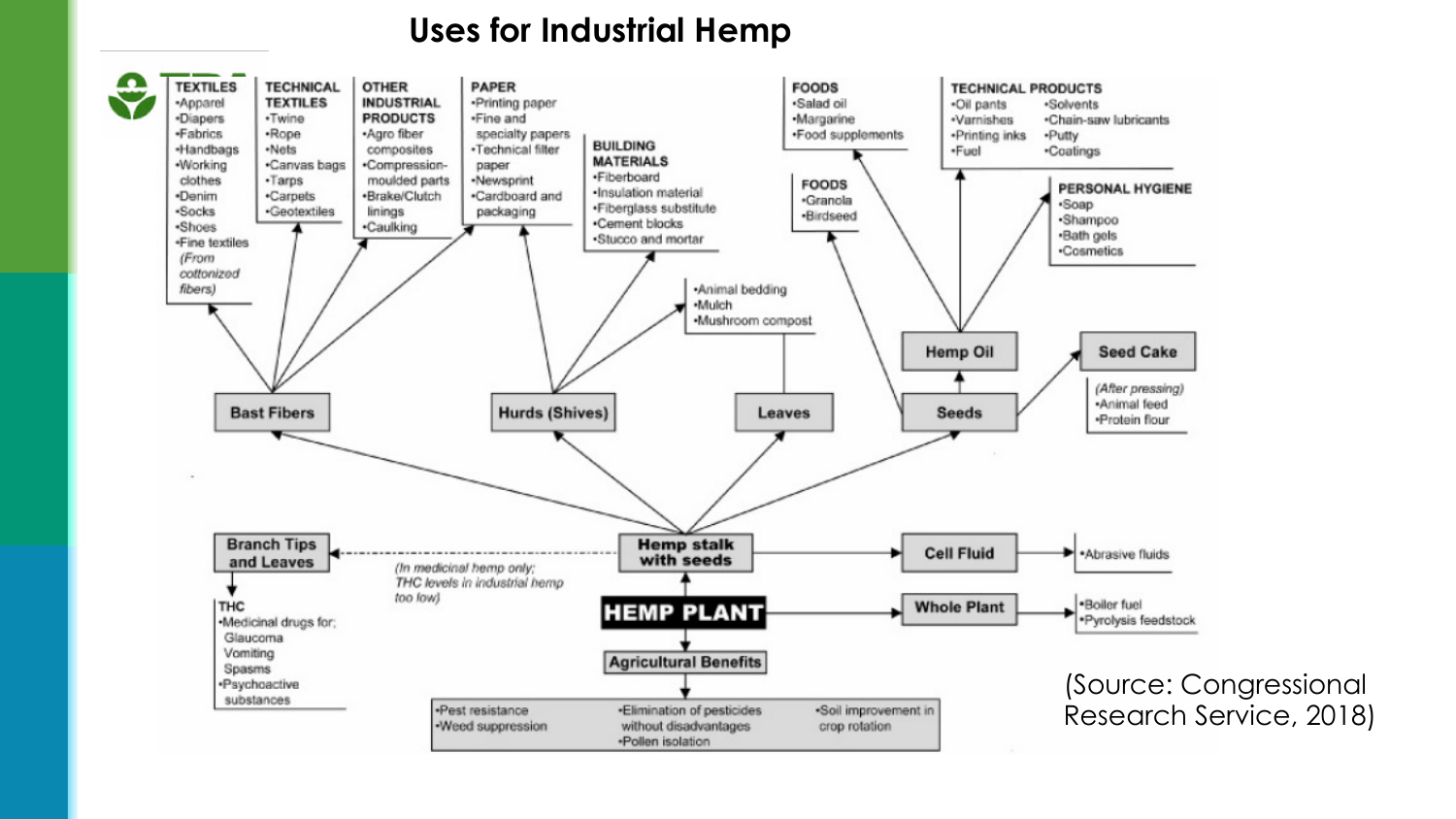

### **2018 Farm Bill - Enacted**

- §Removes hemp from Schedule I of the controlled Substances Act; no longer a controlled substance.
- §Phases out the 2014 Farm Bill industrial hemp pilot
- §Amends the Agricultural Marketing Act of 1946 to allow for regulation of hemp
- §Contains provisions to ensure the free flow of hemp in interstate commerce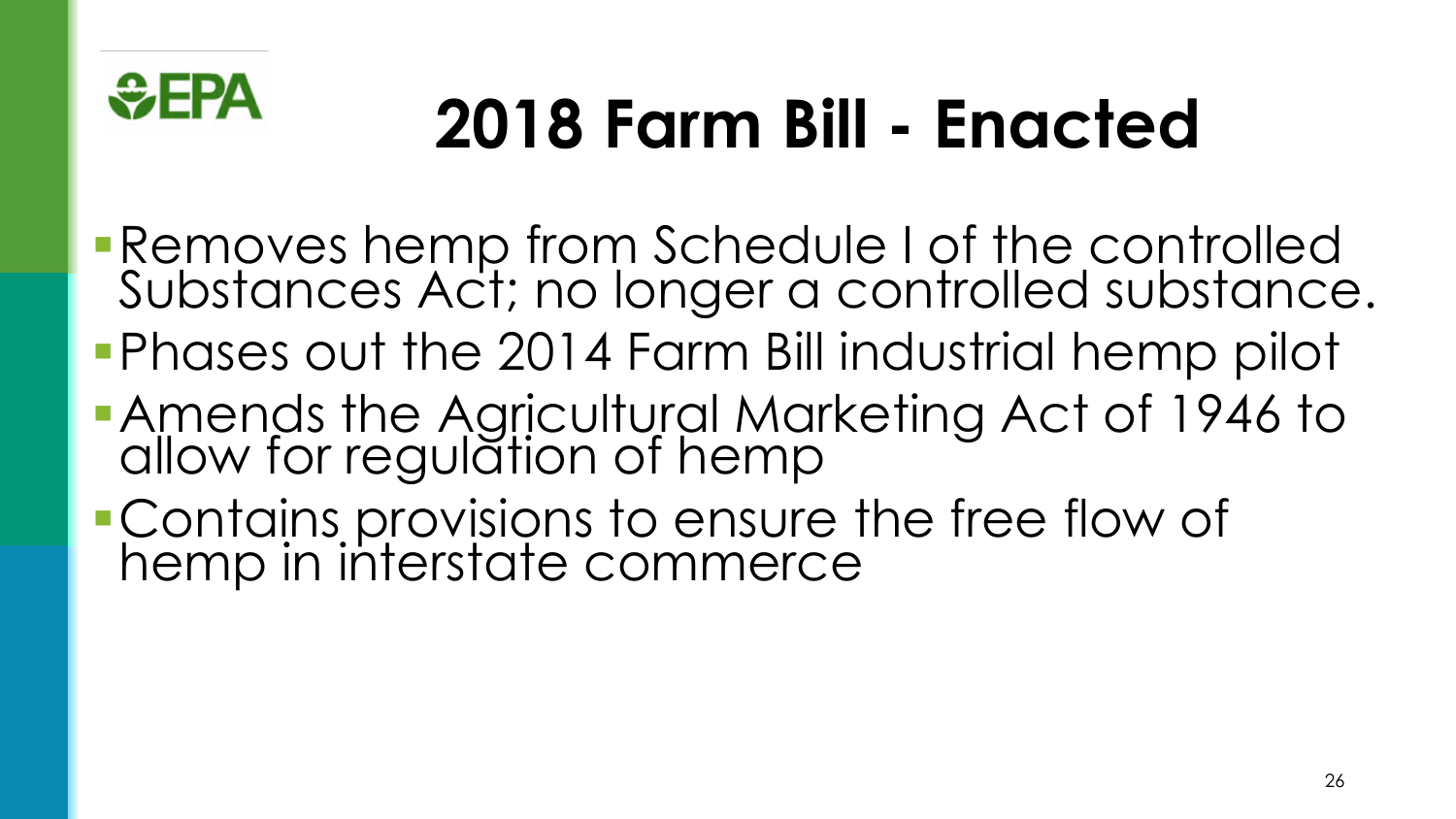#### $EPA$ **EPA's Position on Hemp**

- **EPA recognizes hemp as a new and** important crop to the U.S. economy
- §EPA will apply the best available science to its regulatory decisions and is committed to strong engagement with all stakeholders.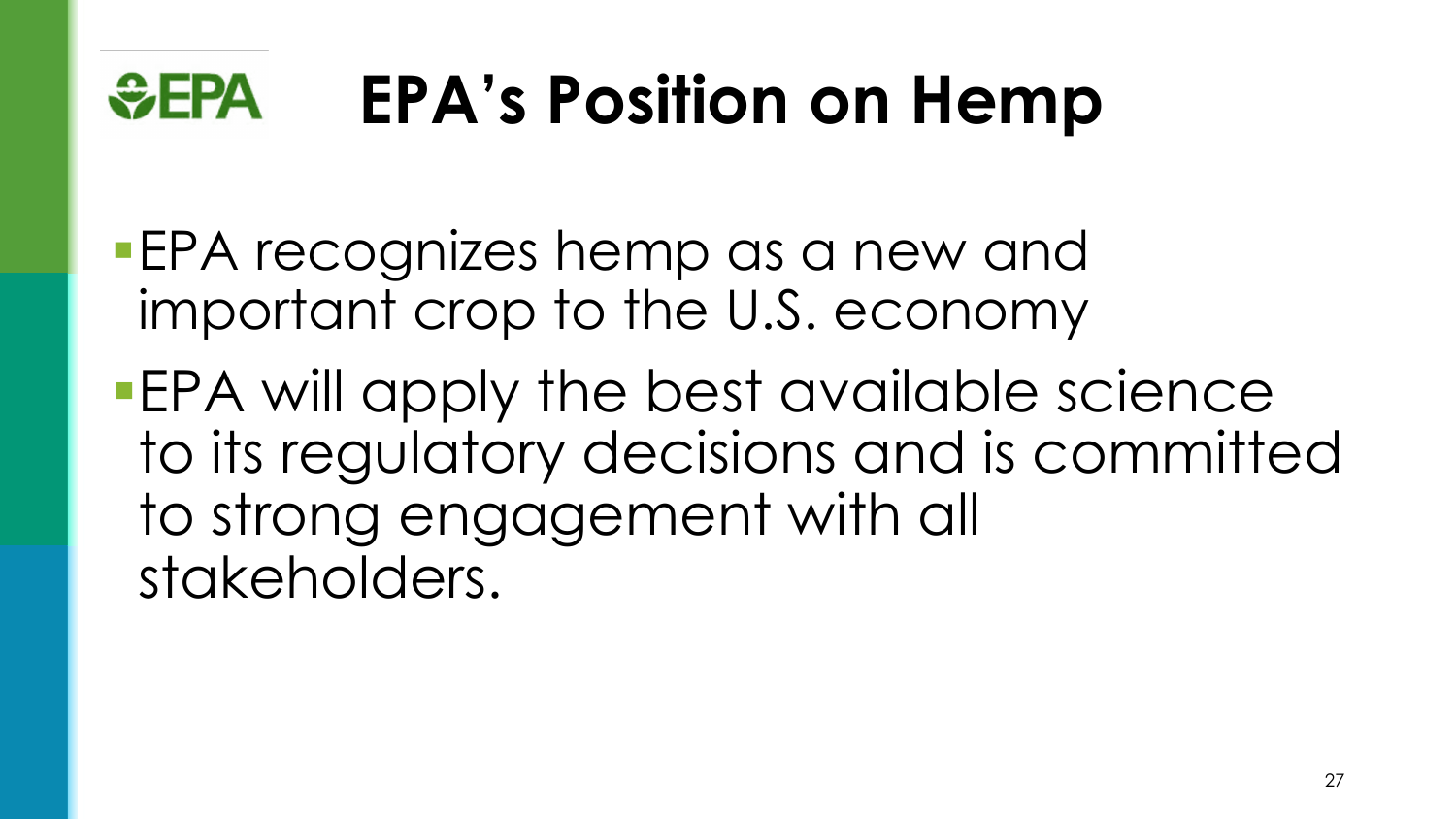

### **Hemp Pesticides**

- §There are no pesticides registered by EPA specifically for use on cannabis or marijuana.
- ■Some pesticide labels do list hemp among listed crops.
- §Currently, there are no tolerances established for hemp.
- EPA will use "hemp" on pesticide labels.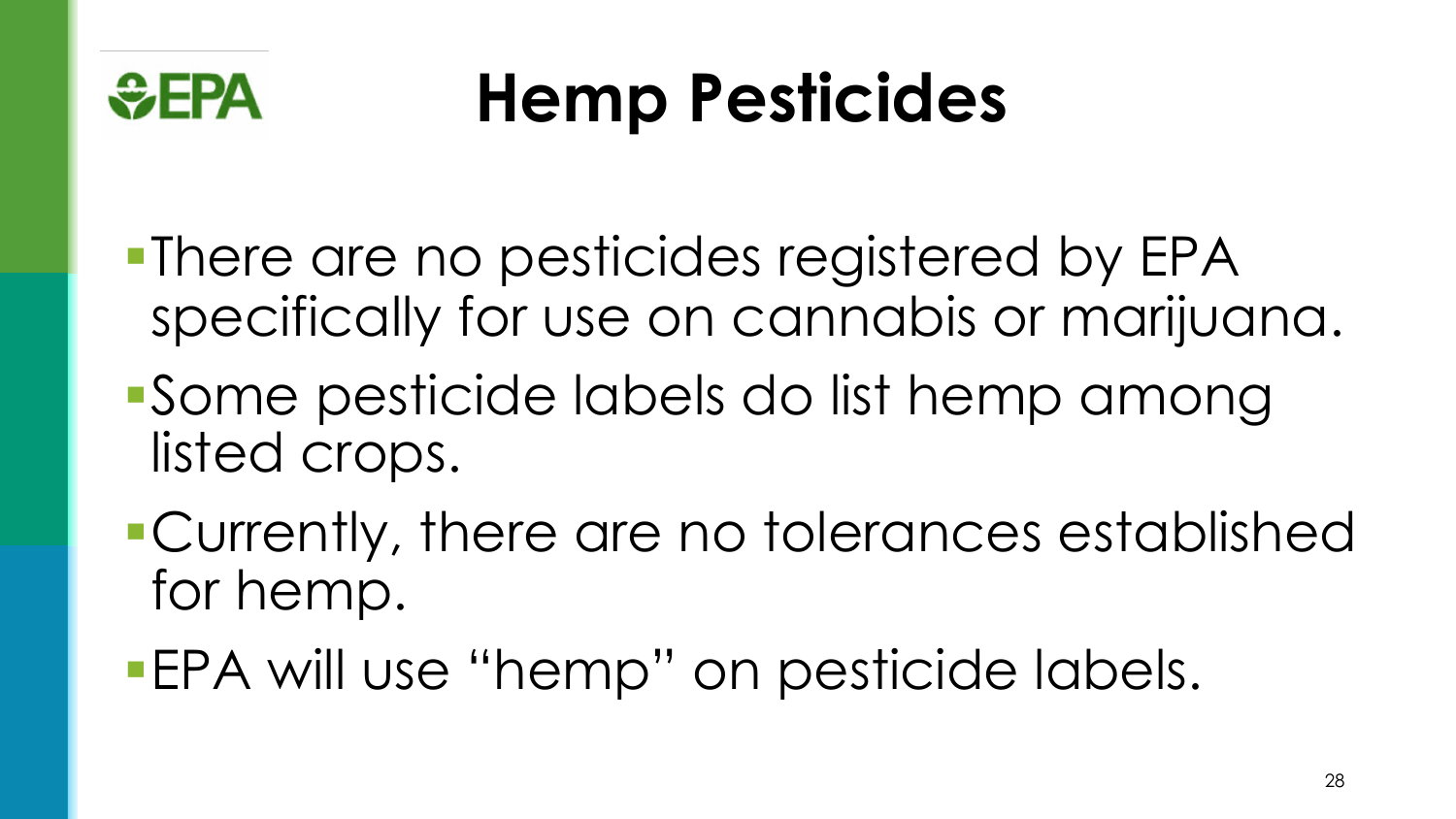

# **Hemp Registrations**

- EPA has committed to a timely review of any pesticide registration action for use on hemp
	- As of July 2019, EPA had received 10 applications under FIFRA
	- ■Seeking comment via Federal Register notice of receipts
	- ■Most are microbials and biologicals, which tend to have low impact on the environment